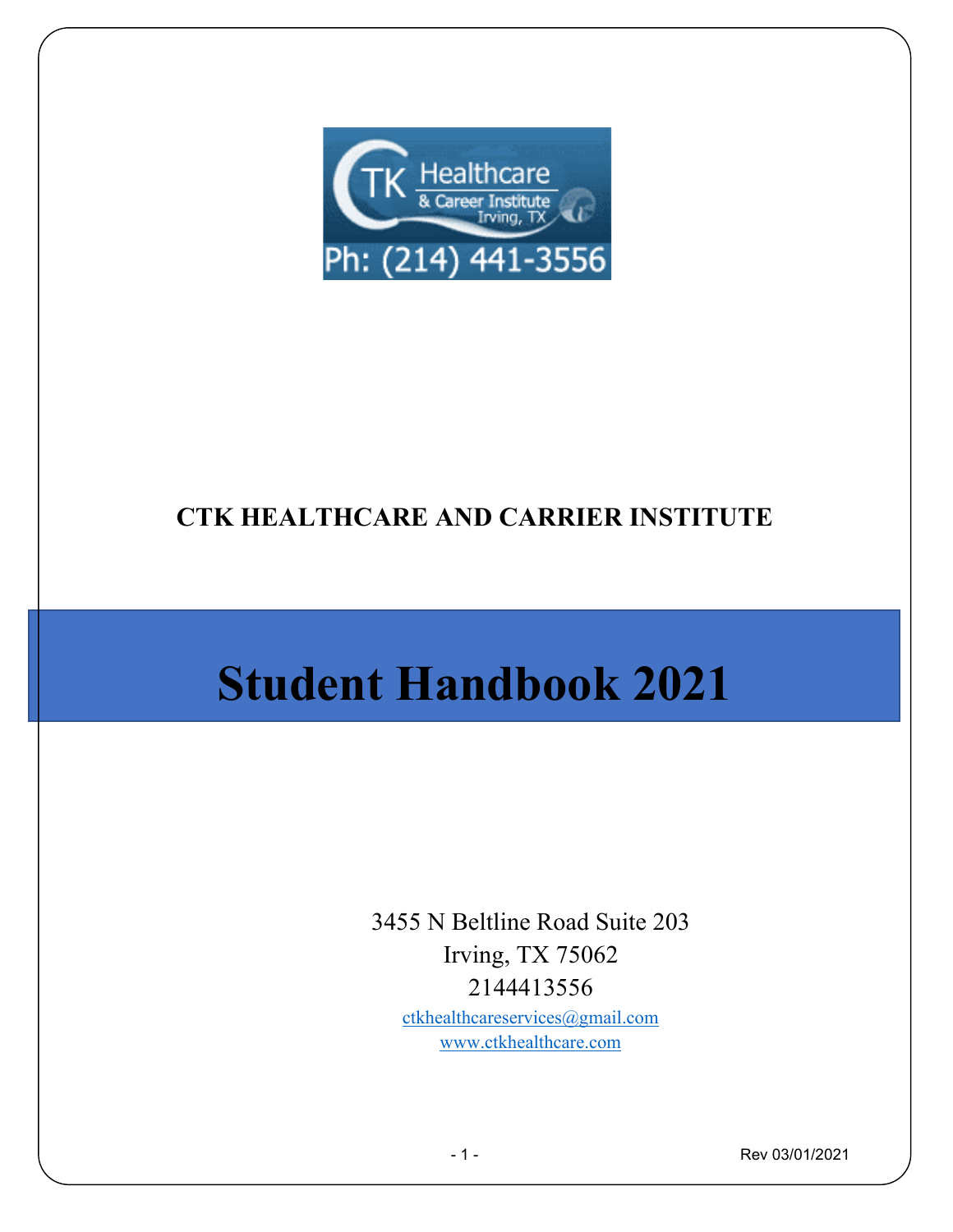

**CTK Healthcare & Career Institute 3455 N. Beltline Rd. Ste. # 203, Irving, TX, 75062 Estd. 2004, Ph. # 214-441-3455**

#### **History**

CTK Healthcare & Career Institute is a career school whose objective is to provide individuals with basic education and training in the professional healthcare fields, career counseling, as well as job placement assistance. CTK Healthcare & Career Institute was opened in 2004 and has been growing progressively with over 100 students graduating annually. In 2012 the school changed ownership and management to the Himalayan Academy, LLC *doing business as* (dba) the CTK Healthcare & Career Institute.

Himalayan Academy, LLC was the inspiration of a group of professionals who have climbed the professional ladder from humble beginnings to be financially secure and enjoying respectful positions in the corporate and public higher education world. Their desire to see others succeed in fulfilling their dreams fostered their acquisition of CTK Healthcare and Career Institute. Owners of the school have blended their inspiration from post-graduate education in finance, health care, administration and applied science

Originally founded as a Nurse Aide training school, CTK Healthcare & Career Institute expanded its course offerings in June 2013 to include Pharmacy Technician Training. Training provided by CTK Healthcare and Career Institute prepares students for a rewarding new career by providing high quality instruction by dedicated instructors using up-to-date equipment.

CTK Healthcare and Career Institute is approved and regulated by the Texas Workforce Commission, Council of education (COE), Career Schools and Colleges and Texas Department of Aging and Disability Services (DADS), Nurse Aide Training and Competency Evaluation Program (NATCEP). The goal is to increase the students' chance of obtaining and/or sustaining employment with a focus on their ability to read, write and speak English, compute and solve basic problems at levels necessary to function in the society.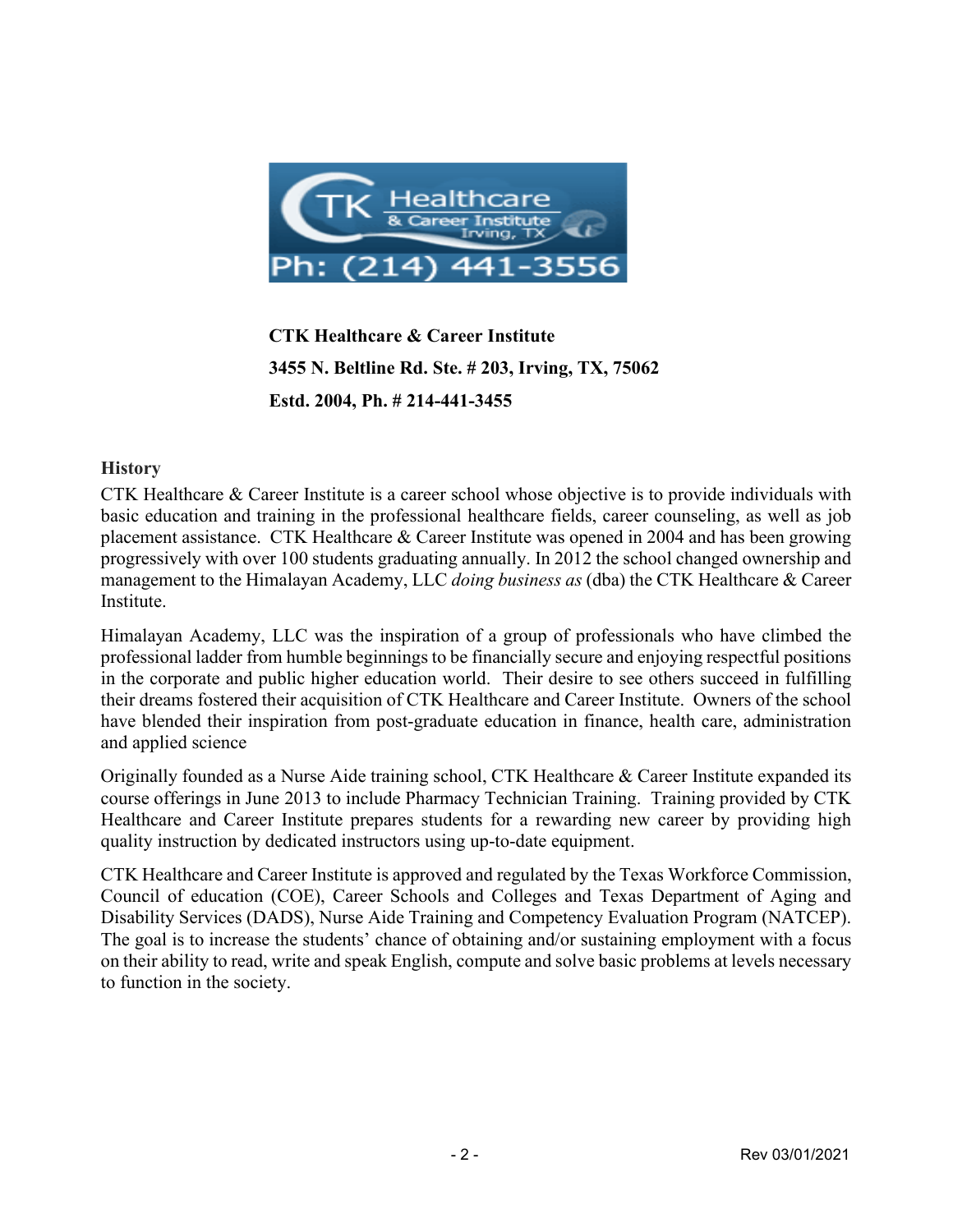# **Facilities & Equipment:**

The School is conveniently located within a busy mid-city commercial area (and major bus routes), one block from Irving Mall (B/w HWY183  $& 1$ -161). Our facility offers a conducive atmosphere for learning with a student coffee area, and classrooms equipped with required medical and computer equipment necessary for training. We have also provided a TV/VCR for additional virtual training necessary to increase student participation and understanding during lectures. We also have projectors for power point presentations, Human Manikins and AED to develop skills and CPR training. The lab for the Nurse Aide program is equipped with a patient bed, height and weight machine, and sufficient devices necessary to train students for the patient care. CTK also carries sufficient numbers of Stethoscopes for the students to train how to take Blood Pressure readings.

Male and Female restrooms are located right in the building by the hallway right outside the classroom areas. Snack and Soda dispensers are also located in the lobby by the student lounge. A computer station is also located near the lab and classrooms. A conference room is located next to the administration office and also includes all equipment necessary for the student library. A first aid kit and fire extinguisher is located in a convenient place close to the student lounge.

#### **Key Officers/Owners:**

Dr. Prem Adhikari, Ph.D., M.S. M.Sc.;

# **CTK ADMINISTRATIVE PERSONNEL**

- School director **Dr. Prem Adhikari**
- Chief Administrative Officer/ Financial aid Director Ms. Priyanka Ayer
- Accreditation Liaison Officer/ Business director/ Emergency and safety Dr. Arjun Adhikari
- Director for Nurse Aide and Medication Aide Program Ms. Rekha Bhattarai
- Director of Pharmacy technician **Dr. Katherine Hafner** Dr. Katherine Hafner
- Director of Patient Care Technician **Dr. Sunil Yadav** Dr. Sunil Yadav
- Academic Director Dr. Sarokar Deep
- IT, Media & Business **Dr. Biju Shrestha**
- Instructor for Certified Nurse aide Ms. Ameenah Lewis
- Instructor for Nurse Aide Ms. Diane Lowry
- Instructor for Certified nurse Aide Ms. Nani Khadka
- 
- Placement & Student Service /Human Resource Coordinator Ms. Sarala Khatiwada
- **Office Coordinator** Ms. Anuja Lamsal
- Accounting coordinator Ms. Arati Bhandari

• Lab instructor Ms. Asmita Poudel

### **Key Staff Qualifications**

CTK Healthcare & Career Institute School Director is Dr. Prem Adhikari. Dr. Adhikari has faculty experience as a professor of chemistry at Eastfield College. He has a degree in Chemistry, a Masters in Biochemistry and Chemistry, as well as a doctorate in Biochemistry. He has been in the teaching profession for the past 21 years. He received his PhD from the University of North Texas. He was also President of Nepalese Society of Texas (NST) for 4 years, and has supervisory and leadership skills and experience.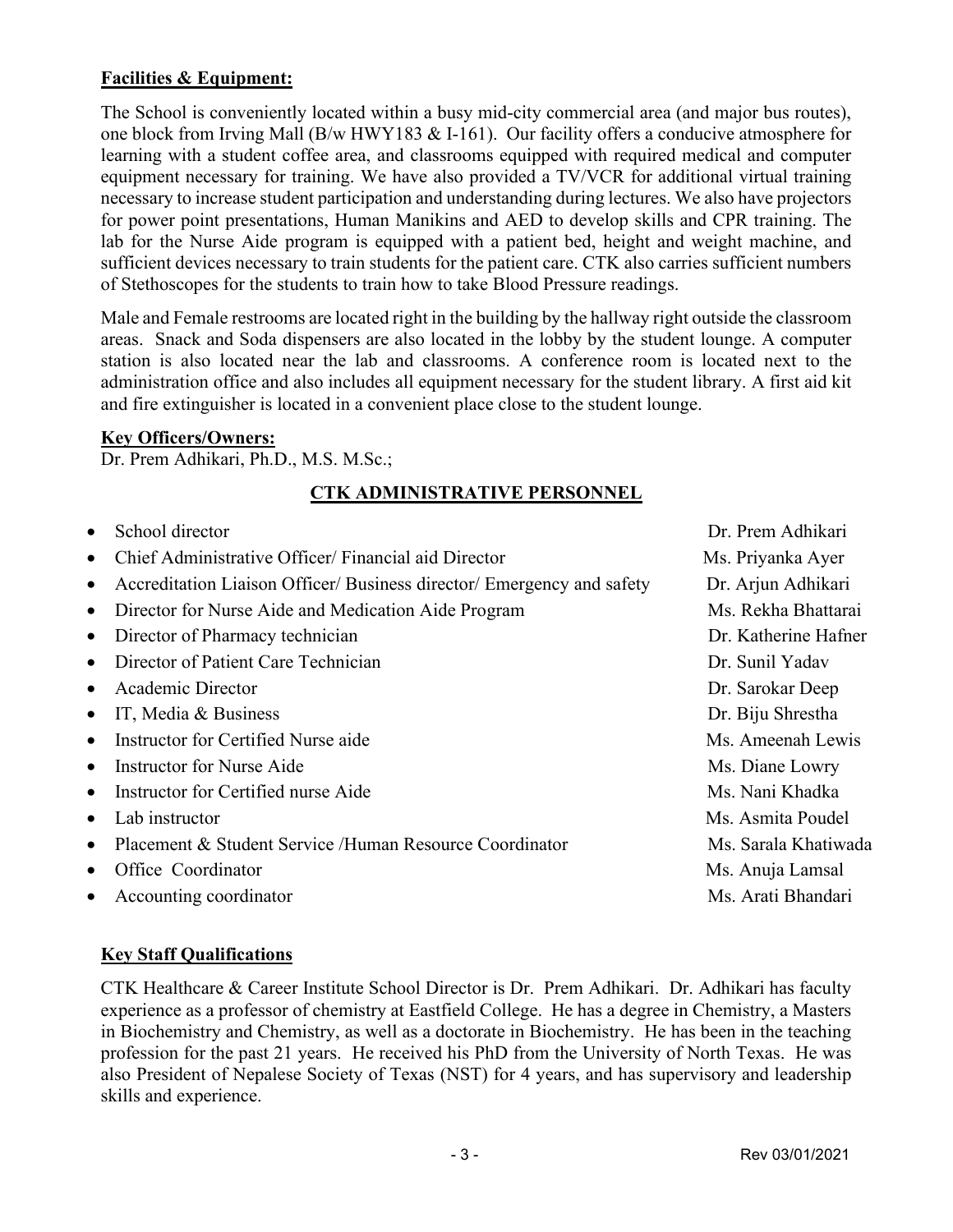|  |  | Instructor's Information: Information about instructors is provided below |  |  |  |  |  |
|--|--|---------------------------------------------------------------------------|--|--|--|--|--|
|--|--|---------------------------------------------------------------------------|--|--|--|--|--|

| <b>NAME</b>         | <b>YEAR</b><br>OF<br><b>EMPLO</b><br><b>YMENT</b> | <b>MOST</b><br><b>ADVANCED</b><br><b>DEGREE</b> | <b>EXPERIENCE</b><br><b>IN FIELD</b><br><b>AND/OR IN</b><br><b>CLASSROOM</b> | <b>COURSES</b><br><b>TAUGHT</b> | <b>CONFERRING</b><br><b>INSTITUTE</b>                           |
|---------------------|---------------------------------------------------|-------------------------------------------------|------------------------------------------------------------------------------|---------------------------------|-----------------------------------------------------------------|
| Ms. Rekha Bhattarai | 2013                                              | <b>BSN</b>                                      | 3 Years                                                                      | Nursing                         | National Academy<br><b>Medical Sciences</b><br>Kathmandu, Nepal |
| Dr. Sunil Yadav     | 2019                                              | Medical<br>Doctor                               | 5 Years                                                                      | Pharmacy<br>Technician          | University of<br>Dhaka, Nepal                                   |
| Dr. Sarokar Deep    | 2014                                              | <b>MBBS</b>                                     | 5 Years                                                                      | Pharmacy<br>Technician          | Manipal<br>University,<br>Nepal                                 |
| Dr. Prem Adhikari   | 2013                                              | PhD                                             | 8 Years                                                                      | <b>CPR</b>                      | University of<br>north Texas<br>(UNT)                           |
| Ms Diane Lowry      | 2019                                              | <b>LVN</b>                                      | 15 Years                                                                     | Nursing                         | Louisiana<br>College                                            |
| Ms. Sangita Uprety  | 2013                                              | <b>BSN</b>                                      | 3 Years                                                                      | Nursing                         | University of<br>Texas in<br>Arlington (UTA)                    |
| Ms. Nani Khadka     | 2019                                              | <b>LVN</b>                                      | 2 Years                                                                      | Nursing                         | El Centro<br>College                                            |
| Ms Mary Lockhart    | 2018                                              | <b>LVN</b>                                      | 30 Years                                                                     | Nursing                         | Nursing School<br>of California                                 |
| Dr.Katherine Hafner | 2013                                              | Dr Pharmacy                                     | 25 Years                                                                     | Pharmacy                        | University of<br>Texas, Texas                                   |
| Ms Ameenah Lewis    | 2019                                              | <b>LVN</b>                                      | 37 years                                                                     | Nursing                         | Dawson Technical<br>Institute,                                  |

Instructors employed by CTK Healthcare & Career Institute are approved by HHSC and TWC/CSC and meet or exceed the minimum requirements to teach as specified by the program licensing agencies.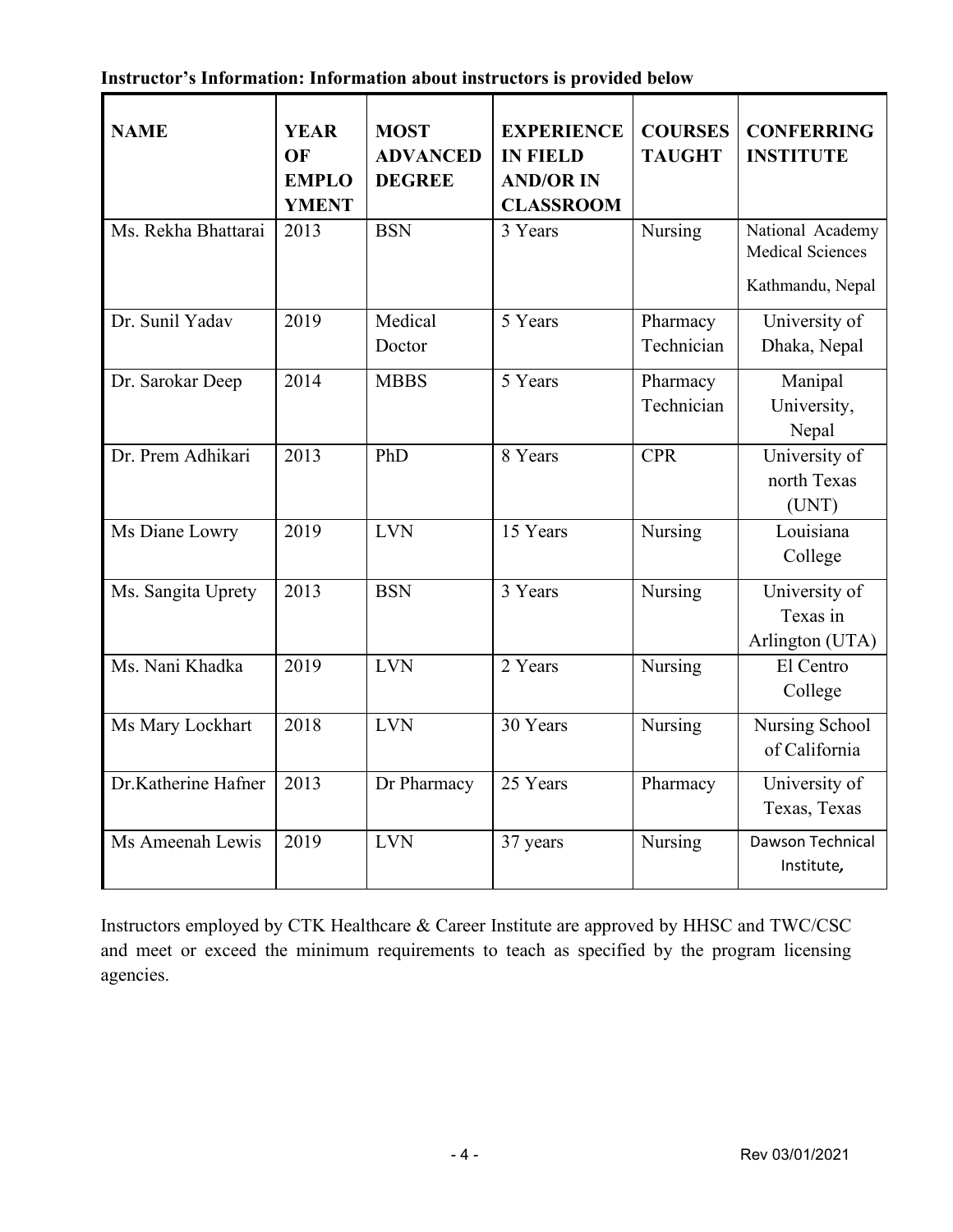# **Vision, Mission, Values, Objectives & Strategic Planning**

#### **Vision**

Providing excellence in healthcare education and having the passion to provide effective services to the students and community the school serves.

#### **Mission:**

The mission of the *CTK Healthcare Institute* is to provide excellent professional healthcare education and training to improve the job prospects of our students and the needs of the local labor market in the Dallas-Fort Worth community. We strive to offer students professional hands-on training, job-seeking skills, and placement services to prepare students for their chosen healthcare careers.

#### **Strategic Planning:**

CTK identifies the following plans for 2021-2023

- 1. Identify and meets community educational needs especially for adult members through:
	- I. Need-based training programs and curricula
	- II. Excellent faculty and staff
	- III. Student-based scheduling of services and classes
- 2. To empower students towards successes:
	- By meeting their stated educational goals;
	- By completing courses successfully;
	- By preparing for their college-level exams;
	- By gaining lifelong learning skills;
	- By collaborate with others;
	- By leading purposeful, meaningful lives in a diverse world community;
	- Ensure the institutional Effectiveness;
	- By assessment of performance results;
	- By providing quality cost-balanced educational programs and services; and
	- By achieving and maintaining accreditation through the Accrediting Commission of
	- the Council on Occupational Education (COE).

### **Core Values:**

The CTK administrators, faculty and staff establishes its core values to accomplish its goals as below.

**Cooperative**- to work with employers and students to perform

**Fairness**- to treat students and employees for their success

I**ntegrity**- to speak truth without hidden agendas,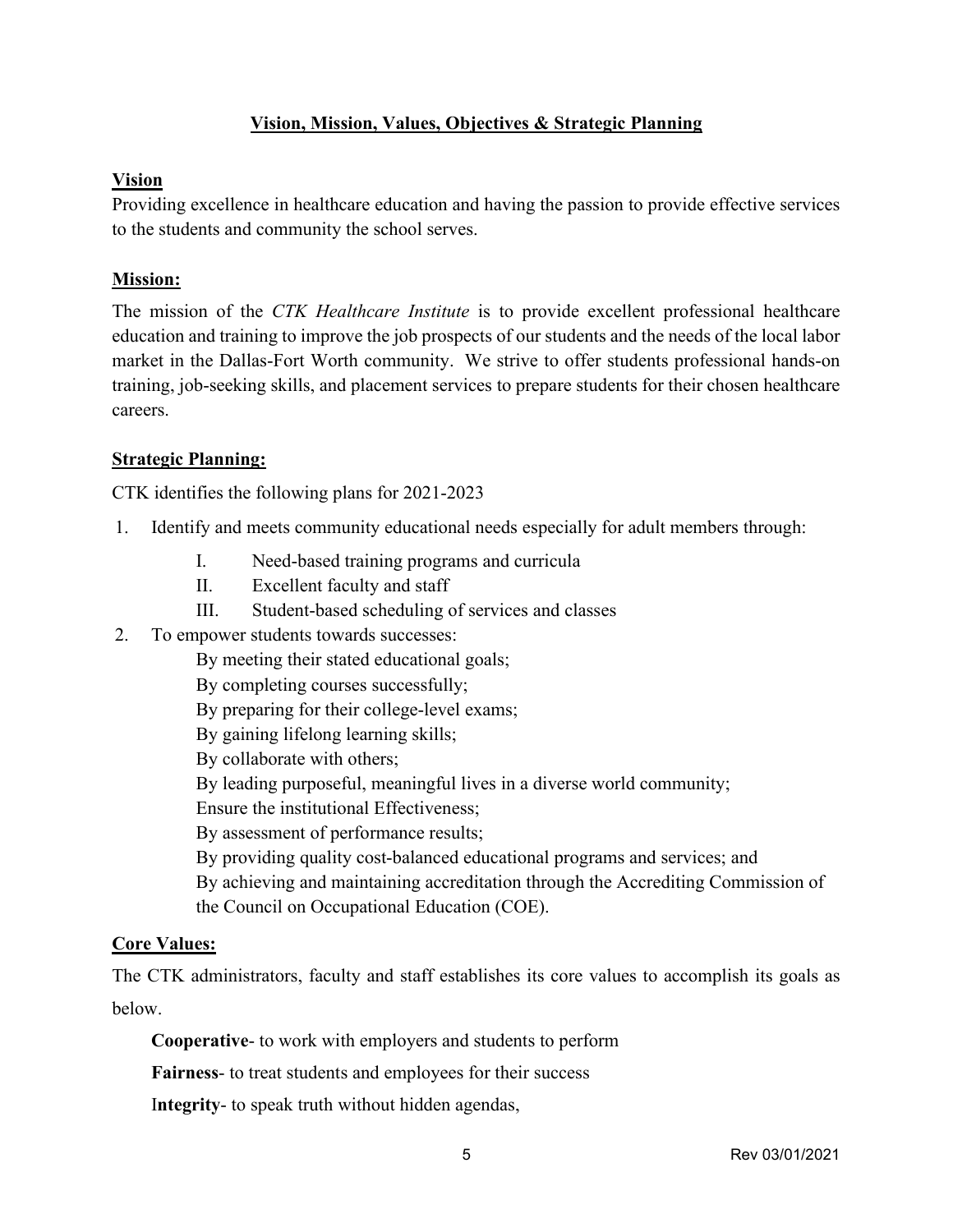**Diversity**- Value various aspects of diversity among students, employees and employers

Along with the above mentioned planning, CTK also publishes its goals which provide a framework for the School's planning and services, and to accomplish its mission. These are included below.

- 1. To establish training programs, support services, and a student-centered atmosphere for promoting student success.
- 2. To provide educational offerings in its facilities that can best serve the School's clientele, which may lead to an associate degree, diploma, or certificate.
- 3. To provide flexible scheduling, learning options and delivery methods.
- 4. To increase instructional stability, educational quality, and financial resources for our students.
- 5. To increase the use of technology in all of our educational offerings to mirror the technology used professionally throughout the healthcare industries.
- 6. To promote educational opportunities without regard to race, gender, ethnicity, disability, socioeconomic status, or age, for all qualified candidates who desire to become healthcare professionals;
- 7. To pursue articulation agreements with other institutions of higher education;
- 8. To establish program articulation agreements between CTK and the area Independent School District (ISD) systems;
- 9. To maintain community relations throughout its service areas, and to promote economic and workforce development to broaden our outreach for qualified candidates for training.

### **Objectives:**

- $\hat{\mathbf{v}}$  Provide our students a quality education by focusing on the importance of labor market trends, technology advancement, and educational material updates;
- Establish a clean and well-organized educational environment by providing students classrooms with up-to-date equipment and realistic work environment settings;
- $\triangle$  Hire the most qualified administrative staff and educational instructors possible, who possess specific work experience and educational backgrounds along with updated professional development provided and supported by this institution;
- Have all institutional departments fully staffed for student needs, including: Admissions, Student Services, and Placement Services
- Encourage outside clinics, employer visits, evaluation of classrooms, involved Advisory Committees for curriculum enrichment and growth to better prepare students in a competitive labor market.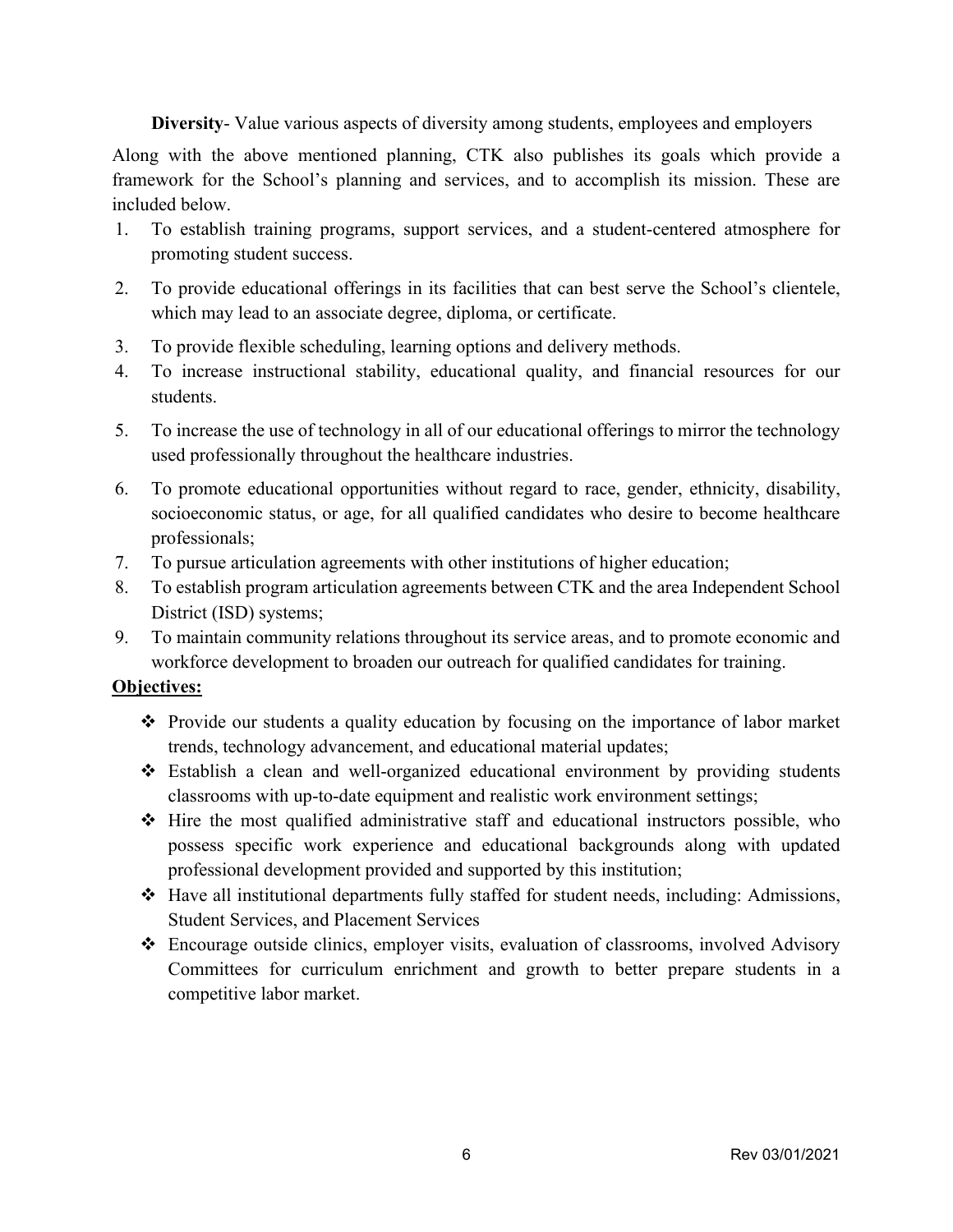### **Program Information, Competencies, Admission Policy & Fees**

#### **Nurse Aide (CNA) Program)**

The Nurse Aide program is a comprehensive course designed to teach students the skills and abilities essential to the provision of basic care to patients and residents in hospitals and long term care facilities. Graduates of this program will be able to communicate and interact effectively with patients, assist patients in attaining and maintaining maximum functional independence, while observing patient rights. They will learn how to perform basic first aid, CPR, take vital signs, apply the elements of basic nutrition in meal planning, and follow infection control measures. Additionally, they will be able to apply proper body mechanics in bed making, lifting, and turning patients. Graduates of this program may find entry-level employment as a nurse aide with hospitals and nursing homes. Students will receive CTK Healthcare & Career's certificate of completion at the end of the training.

**Competencies:** Upon completion of this course,

- 1. Graduates will be able to communicate and interact effectively with patients, assist patients in attaining and maintaining maximum functional independence, while observing patient rights.
- 2. Graduates will learn how to perform basic first aid, CPR, take vital signs, apply the elements of basic nutrition in meal planning and follow infection control measures.
- 3. Graduates will learn to apply proper body mechanics in bed making, lifting and turning patients.
- 4. Graduates will receive a Certificate of Completion and be prepared to sit for the Texas Nurse Aide Competency and Evaluation Program (NATCEP) exam. Upon successfully passing the Texas NATCEP, they will be prepared to begin their rewarding career in healthcare as a Certified Nurse Aide (CNA)

### **Pharmacy Technician Program**

**Competencies:** Upon completion of this course,

1. Graduates may find employment with local community pharmacies, hospitals, retail pharmacies, mail-order drug companies and insurance companies. They will be able to perform all duties required of a Pharmacy Technician in any pharmacy practice setting, as a pharmacy technician trainee.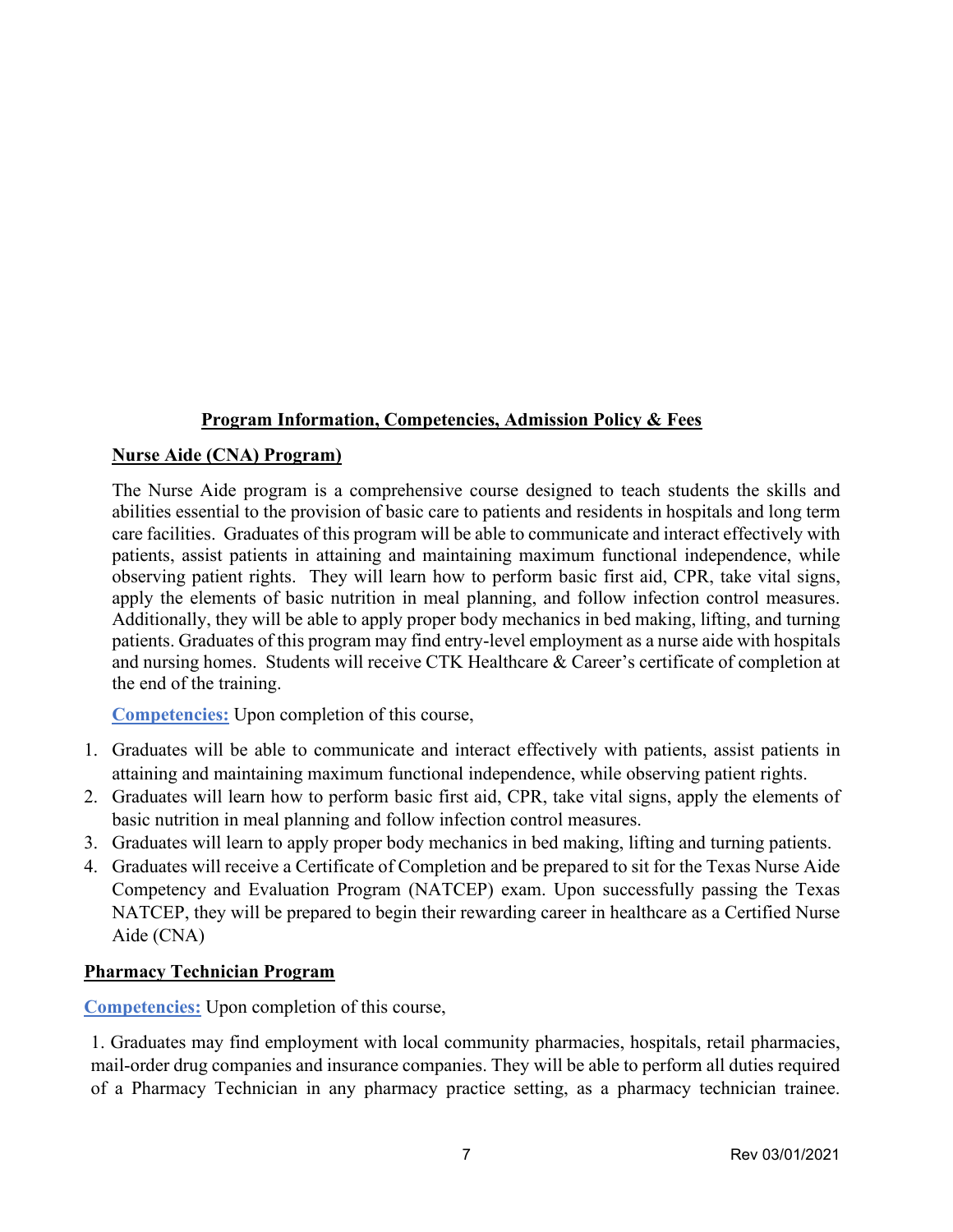However, graduates are required to pass the Pharmacy Technician Certification Board (PTCB) within two years of trainee license to continuously work in any pharmacy practice setting.

2. Graduates will learn to prepare prescription orders under the supervision of a licensed pharmacist, perform applicable pharmacy calculations, provide customer service and comply with both federal and state regulatory laws.

3. Additionally, completion of the program assists students in their preparation to take the certification exam offered by the Pharmacy Technician Certification Board (PTCB). Upon successfully passing the exam, graduates will be able to gain the designation of Certified Pharmacy Technician (CPhT)

### **Patient Care Technician (PCT)**

The Patient Care Technician (PCT) Program prepares students to work as an entry-level Patient Care Technician in a clinic, hospital, Emergency Room, wound care centers or long-term care facility. Students will be able to use basic laboratory procedures, check vital signs, perform CPR and First Aid, help with activities of daily living to provide comfort care, assist in medical examinations, perform good phlebotomy practices, electrocardiograms (EKG / ECG), Patient record charting through a computer program, and also be able to communicate patient information electronically as needed in a required format. In short, this program prepares students with the medical and patient care skills necessary to work in entry-level position such as Nurse Aide, EKG technician, Phlebotomy technician, Electronic Medical Record (EMR) technician, as well as provide significant foundation of Knowledge and skills necessary to enroll in higher level allied health academic career. This program is taught with a combination of lecture, laboratory, and practical exercises in the medical laboratory and with realworld experience during the clinical externship portion of training conducted off-campus at either longterm care and/or Clinical facilities. Upon successful completion of this program, the student will be able to receive completion of Patient Care Technician Certificate.

### **Upon completion of this course the graduates can successfully perform duties such as:**

- **1.** Respond to patient calls and requests for assistance
- **2.** Bathing, dressing, grooming, assisting with personal hygiene, changing dressings and wound care.
- **3.** Serving meals and feeding patients if they are unable to feed themselves
- **4.** Monitoring and recording vital signs temperature, blood pressure, pulse, and respiration rates
- **5.** Observing, recording and reporting a patients' physical, mental, and emotional condition
- **6.** Able to take and understand Electrocardiograms (EKGs) reports
- **7.** Moving patients, transferring patients to and from a bed or wheelchair and assisting with walking
- **8.** Making beds and keeping patient rooms clean and neat
- **9.** Assisting doctors and nurses during examinations and treatments
- **10.** Able to communicate and chart patience medical record information electronically using Electronic Health Record (HER) system
- 11. Able to perform basic phlebotomy procedures
- 12. Able to evaluate patients for ability to withstand venipuncture procedure
- 13. Explain the venipuncture procedure and answer patient questions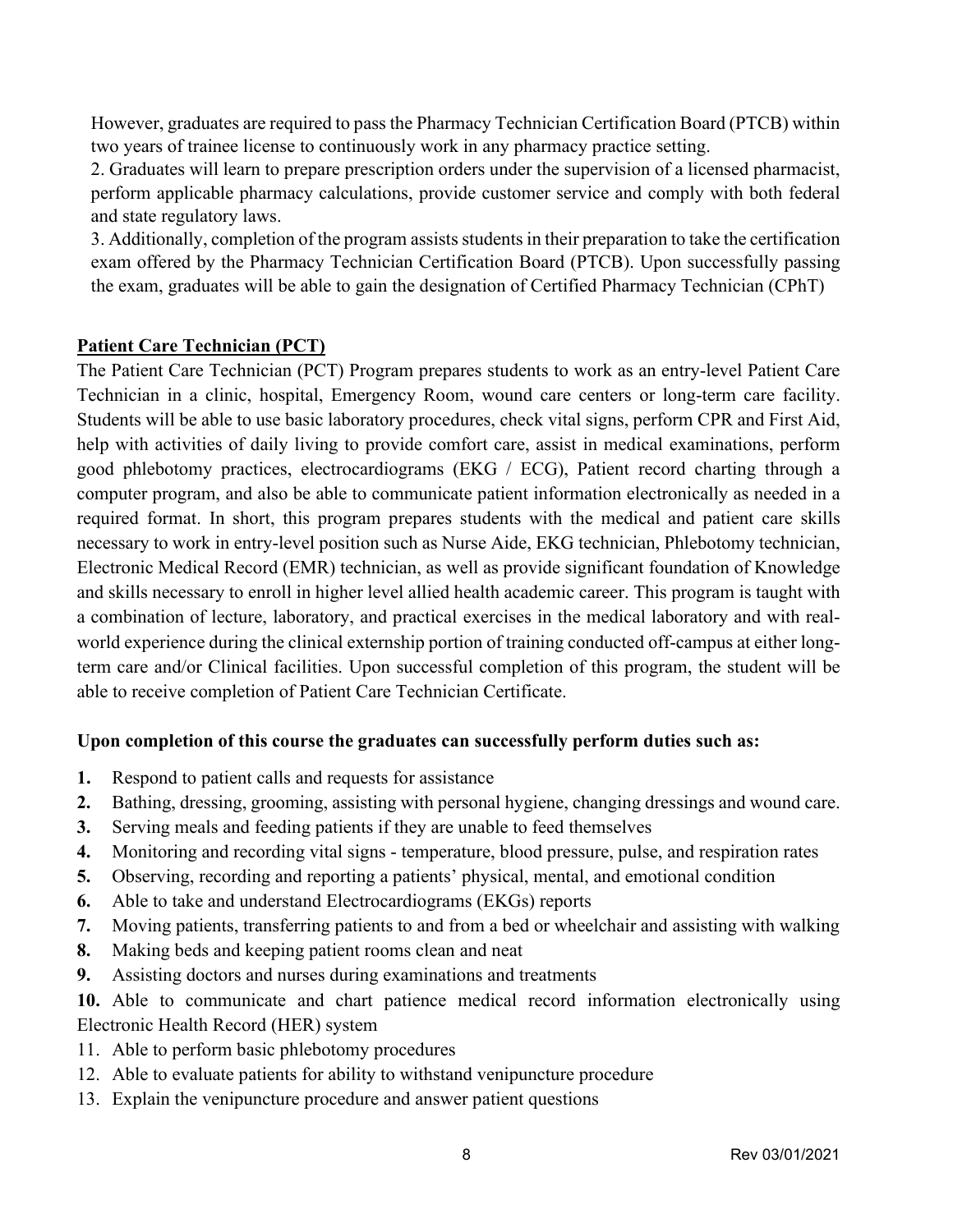- 14. Perform basic point of care testing, such as blood glucose levels on patients
- **15.** Prepare blood, urine, and other body fluid specimens for testing according to established standards

#### **Admission Policy for Nurse Aide Program**

- 1. Be at least 18 years age
- 2. Present proof of secondary education (high school diploma or GED certificate)
- 3. Undergo Nurse Aide Registry (NAR) verification prior to enrollment (to ensure candidate is not listed on the registry as unemployable,
- 4. Pass *Wonderlic* Basic Skills Test if student does not have HS/GED\*\*.
- 5. Cannot be listed as unemployable on the Employee Misconduct Registry (EMR) and cannot

have been convicted of a criminal offense as listed in Texas Health and Safety Code 250.006.

 **\*\***Prospective students who have some education and /or work experience but did not receive high school

diploma would be given an opportunity to take the Wonderlic Basic Skills Test ( Ability to Benefit) which

for basic verbal and math test for adults for training program eligibility as follows: CORE: 200 verbal / 210

Quantitative skill of 500 (**Note:** Administer with paper & pencil and score using PC software)

#### **Admission Policy for Pharmacy Technician Program**

- 1. Complete an application for admission;
- 2. Complete a personal interview with the school director or enrollment representative;
- 3. Present proof of being at least 18 years of age;
- 4. Present proof of completion of secondary education (high school diploma or GED certificate)
- 5. Have a criminal background check and
- 6. Register with the Texas State Board of Pharmacy (Board) as a pharmacy technician trainee

\*\* The fee to register as a Pharmacy Technician Trainee with the Board is \$47.00

#### **Admission on Patient Care Technician Program (PCT)**

In order to be accepted into Patient Care Technician applicants must:

- 1. Complete an application for admission;
- 2. Complete a personal interview with the school director or enrollment representative;
- 3. Present proof of being at least 18 years of age;
- 4. Present proof of completion of secondary education (high school diploma or GED certificate) or College or University Transcript.
- 5. Have a criminal background check to include submitting fingerprints and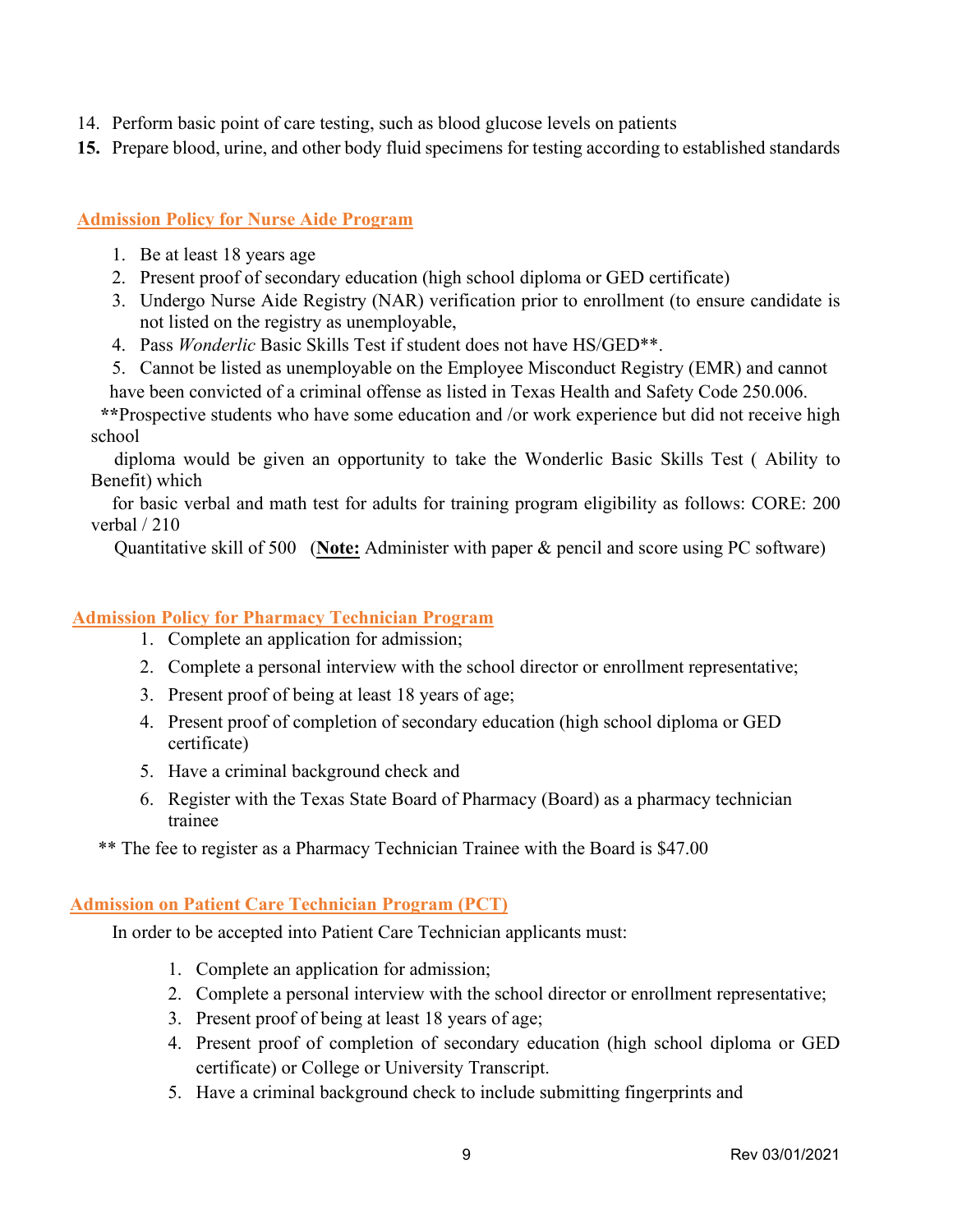- 6. Not be listed on the Nurse Aide Registry in "revoked" status, or
- 7. Not be listed as unemployable on the Employee Misconduct Registry (EMR), or
- 8. Not have been convicted of a criminal offense listed in the Texas Health and Safety Code §250.006

Prospective students will not be denied admission on the basis of race, color, national origin, sex, handicap, age or veteran status (except where age, sex or handicap constitute a bona fide occupational qualification necessary to proper and efficient administration).

> **To enroll, please contact: CTK Healthcare and Career Institute 3455 N. Beltline Rd, Suites 203 Irving, TX 75062-7861 (214) 441 – 3556**

### **PROGRAM TUITION AND FEES**

#### **Nurse Aide Program:**

The Nurse Aide Program is approved by TWC. The Nurse Aide Program of CTK Healthcare and Career Institute prepares students for a career as a nurse aide through high quality instruction and practical application under the guidance and supervision of highly qualified instructors. The curriculum follows the guidelines for Nurse Aide Training established by the Texas Department of Aging and Disability Services.

Total cost for the program is *\$1154.00.* The remainder is due before the beginning of NA-106: Social Skills. The total cost includes all instruction, administration fees, required textbooks and usage fees.

#### **Tuition and Fees**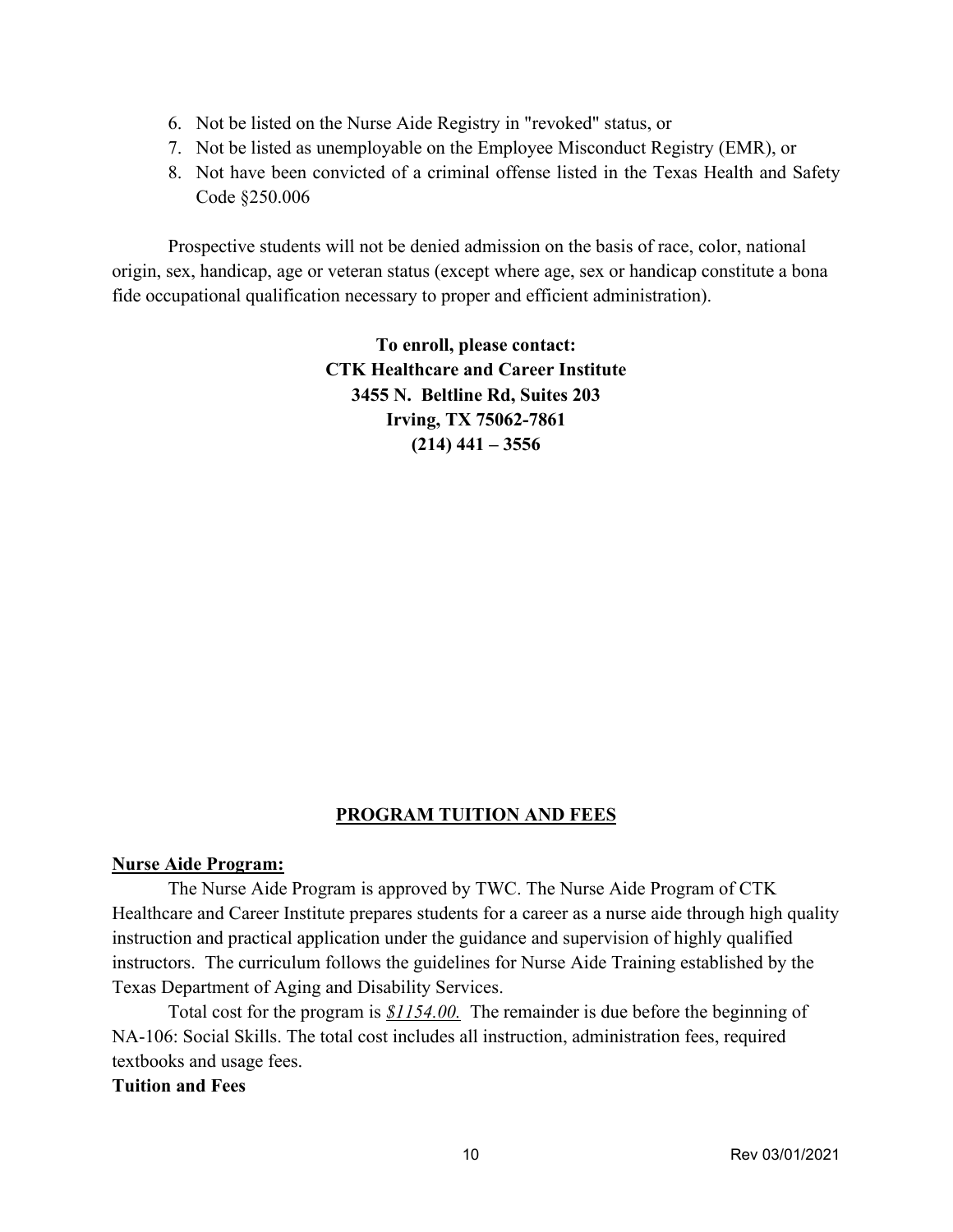| Tuition                                                                                | \$999.00  |  |
|----------------------------------------------------------------------------------------|-----------|--|
| Textbook**                                                                             | \$50.00   |  |
| <b>NATCEP</b> Examination                                                              | \$105.00  |  |
|                                                                                        |           |  |
| <b>Total Cost</b>                                                                      | \$1154.00 |  |
| ** The textbook: Hartman's Nursing Assistant Care: The Basics, 4e 4th Edition.         |           |  |
| ISBN-13: 978-1604250503                                                                |           |  |
| ISBN-10: 160425050X                                                                    |           |  |
| This is available for purchase from CTK Healthcare and Career Institute, through local |           |  |
| bookstores or On-Line retailers such as alibris.com, Amazon.com, Barnes&Noble.com and  |           |  |

#### **Continuing Education Seminar for Certified Nurse Assistant (CNA-Ce):**

elsevier.com. Please contact the school director for more information.

Student will review the Role of the Nurse Aide and have an Overview of the Curriculum in the State of Texas; theory and Practices: Introduction to LT Care, Personal Care Skills, Basics Nursing Skills, Restorative Services, Mental Health and Social Service Needs, Social Skills. Tuition and Fees: The total Cost of the Continuing Education Program is: \$499.00

#### **Medication Aide Training:**

Total cost for Medication Aide Training is *\$1114.00*. Installment payments for Medication Aide Training shall be made with first installment (\$233.00) being due after registration and before the first day of class. The second installment (\$233.00) is due before the beginning of MA 107: Drugs Affecting the Central Nervous System. The final installment (\$233.00) is due before the beginning of MA 114: Alzheimer's disease and Related Disorders. The total cost includes all instruction, textbooks, administration, state examination and usage fees.

# **Tuition and Fees**

| Tuition                                            | \$999.00 |
|----------------------------------------------------|----------|
| Textbook**                                         | \$90.00  |
| <b>State Medication Aide Licensing Examination</b> | \$25.00  |
|                                                    |          |

Total Cost \$1114.00 \*\*The textbooks: Mosby's Textbook for Medication Assistants 1st Edition. ISBN-13: 978-0323046879 ISBN-10: 9780323046879

This is available for purchase locally or through On-Line retailers such as Amazon.com, Barnes&Noble.com and elsevier.com. Please contact the school director for more information.

#### **Medication Aide Training Seminar:**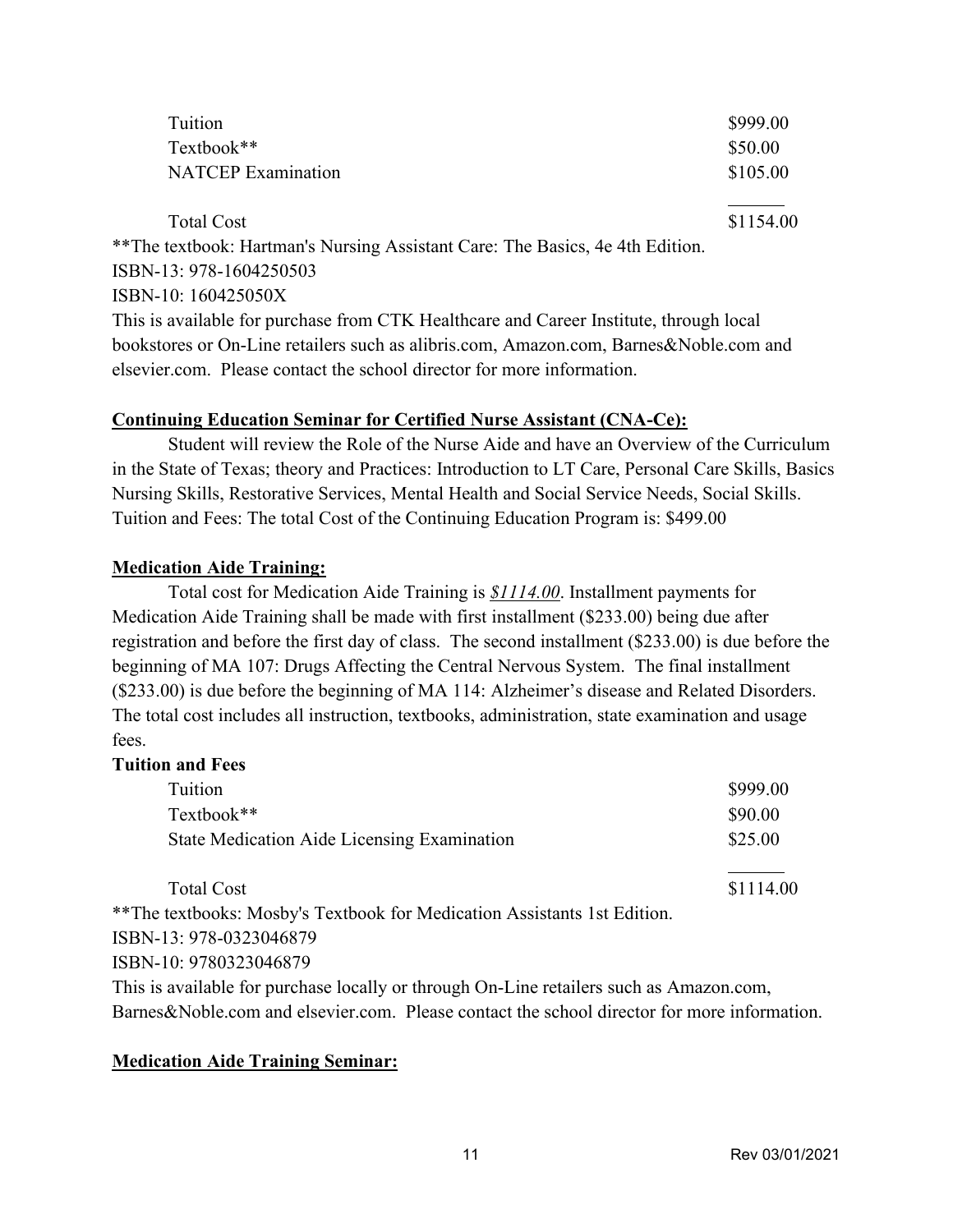Students will review the scope and role of Medication Aide technician including related concepts as a refresher course. The duration of the course is 7 (seven) contact hours. Passing of this seminar may fulfill the Continue Education requirement for Medication Aide technician as per the State of Texas.

#### **Tuition and Fees**: \$99.00

#### **Home Health Aide Seminar (HHA-Seminar):**

Student will review the Role of the Home Health Aide and have an Overview of the Curriculum of Home Health Aide Program, in the State of Texas. The duration of this seminar is a total of 20 contact hours.

#### **Tuition and Fees:** The total Cost of the seminar is: *\$149.00*

Providing Home Care: A Textbook for Home Health Aides; Edition 3 by William Leahy, Hartman's Nursing Assistant Care: The Basics; 3rd Edition; ISBN-13: 9781604250008. The book is available for purchase from CTK Healthcare and Career Institute, through local bookstores or On-Line retailers such as alibris.com, Amazon.com, Barnes&Noble.com and elsevier.com. Please contact the school director for more information.

#### **Pharmacy Technician:**

The program covers the basic concepts as well as in-depth understanding and externship training required to prepare for PTCB exam. This course of instruction prepares students for entry-level jobs as Pharmacy Technicians in retail and institutional settings. Graduates may find employment with local community pharmacies, hospitals, retail pharmacies, mail-order drug companies, Pharmacy Technician Schools and insurance companies. Students will learn to prepare prescription orders under the supervision of a licensed pharmacist, perform applicable pharmacy calculations, provide customer service and comply with both federal and state regulatory laws. Upon completion of this program, graduates will be able to perform all duties required of a Pharmacy Technician in any pharmacy practice setting. Additionally, the program assists students in their preparation to take the certification exam offered by the Pharmacy Technician Certification Board to gain the designation Certified Pharmacy Technician (CPhT).

Total cost for the program is \$9748.00 with \$199.00 due for administration fee during registration. Installment payments for Pharmacy Technician Training shall be made with first installment (\$799.00) being due after registration and before the first day of class. The rest of the payment can be made through various methods of payment agreed with the admission/ financial officer during enrollment. The total cost includes all the tuition, textbooks, and lab supplies. Furthermore, students are responsible to pay on their own separately, for licensing and usage fees. \*\*\*\*

# **Tuition and Fees** Tuition S9348.00 Textbooks\*\*  $\$200.00$ Lab Supplies  $\$200.00$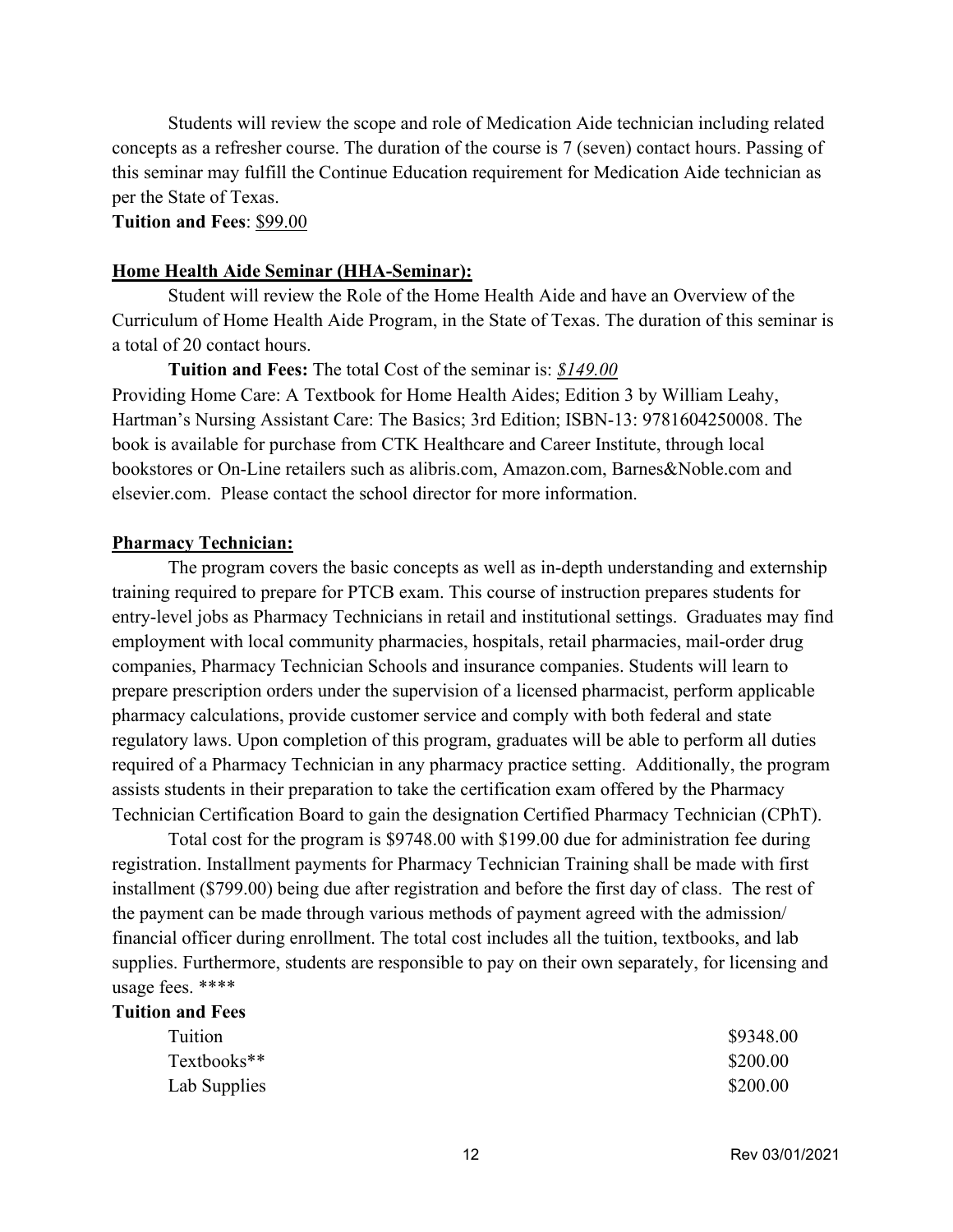| Total Cost ***                                                                 | \$9748.00 |
|--------------------------------------------------------------------------------|-----------|
| *** Additional Costs associated with becoming a registered Pharmacy Technician |           |

| Pharmacy Technician National Certification Exam                                     | \$129.00 |
|-------------------------------------------------------------------------------------|----------|
| Registration with Texas Board of Pharmacy as a Pharmacy Technician                  | \$54.00  |
| (Registration with Texas Board of Pharmacy requires taking and passing the Pharmacy |          |
| Technician Board's National Certification Examination)                              |          |

### **Textbooks, Flash Cards and Audio CDs required for this program are:**

• Mosby's Pharmacy Technician – Text, Workbook and Mosby's Pharmacy Technician Lab Manual Package, 2nd Edition, © 2007, ISBN: 978-0-323-05281-8;

Math Calculations for Pharmacy Technicians-A Work Text, by Eugenia M. Fulcher, BSN, MEd, EdD, RN, CMA (AAMA) and Robert M. Fulcher, BS Chem, BSPh, RPh, © 2013, ISBN: 978-1-455-70966-3;

• Pharmacology Flash Cards, 3rd Edition, George M. Brenner, PhD, © 2013, ISBN: 978- 1-4557-0281-7;

• ProntoPass Drug Pronunciation CD Software (Brand and Generic Pronunciation Flash Software of 700+ drugs, V10.1) [CD-ROM], ISBN: 978-0-982-22781-7 by ProntoPass Solutions; and

• Mosby's Review for the Pharmacy Technician Certification Examination, 2nd Edition, ISBN 978-1-4160-6204-2, James J. Mizner, BS, MBA, RPh, © 2010

• PTCB Practice Book

All textbooks, flash cards and audio CDs are available for purchase locally or through on-line retailers such as alibris.com, Amazon.com, Barnes&Noble.com and elsevier.com. Please contact the school director for more information.

### **Patient Care Technician (PCT):**

The Patient Care Technician (PCT) Program prepares students to work as an entry-level Patient Care Technician in a clinic, hospital, Emergency Room, wound care centers or long-term care facility. Students will be able to use basic laboratory procedures, check vital signs, perform CPR and First Aid, help with activities of daily living to provide comfort care, assist in medical examinations, perform good phlebotomy practices, electrocardiograms (EKG/ECG), Patient record charting through a computer program, and also be able to communicate patient information electronically as needed in a required format. In short, this program prepares students with the medical and patient care skills necessary to work in entry-level position such as Nurse Aide, EKG technician, Phlebotomy technician, Electronic Medical Record (EMR) technician, as well as provide significant foundation of Knowledge and skills necessary to enroll in higher level allied health academic career. This program is taught with a combination of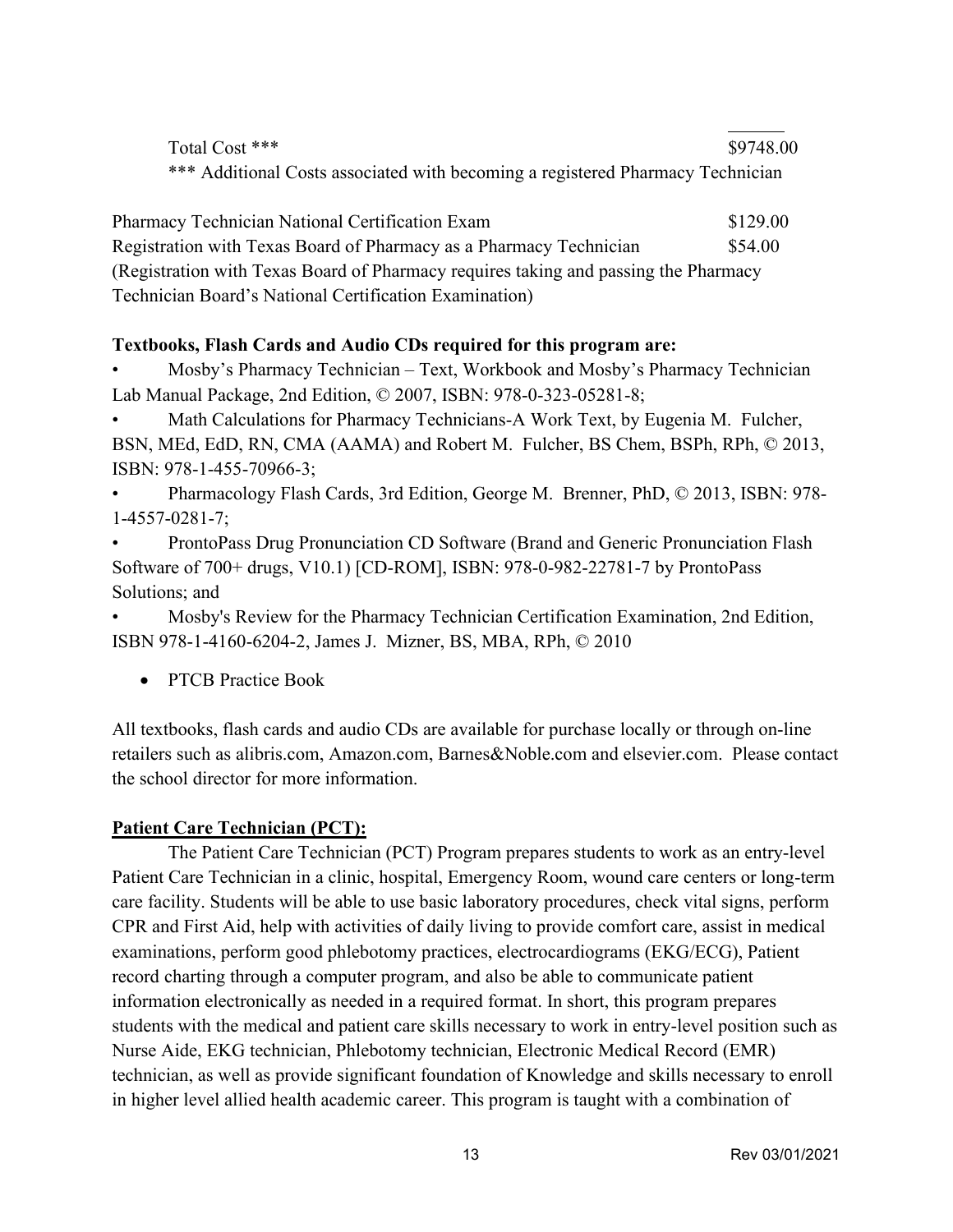lecture, laboratory, and practical exercises in the medical laboratory and with real-world experience during the clinical externship portion of training conducted off-campus at either longterm care and/or Clinical facilities.

Total cost for the program is \$9499.00. The total cost includes the tuition, and lab supplies. Furthermore, students are responsible to pay on their own separately, for text books, uniforms, and licensing and usage fees, estimated to be \$250.

| Registration/Administration | \$199.00  |
|-----------------------------|-----------|
| Tuition                     | \$9499.00 |

#### **Text Books required for this program are:**

Leonard, P. C. (2013). Quick & easy medical terminology (7th ed.). Maryland Heights, MO: Saunders Elsevier.

Phlebotomy textbook by Susan Strasinger & Marjorie Di Lorenzo, 3rd edition, 2011

Phlebotomy Essetials by Ruth McCall and Cathee M. Tankersley MT

Rosdahl, C.B., & Kowalski, M.T. (2012). Textbook of Basic Nursing (10th ed.). Philadelphia, PA: Wolters Kluwer Health/Lippincott Williams & Wilkins.

Applegate, E. J. (2010). The anatomy and physiology learning system (4th ed.). Philadelphia: W.B. Saunders.

Nursing Pathways for Patient Safety, 1st edition by National Council of State Boards of Nursing Hartman's Nursing Assistant Care: The Basics; 4th edition; ISBN-13:9781604250145; ISBN: 1604250143; Jetta Fuzy, RN, MS.

Standard First Aid, CPR, and AED, 7th edition by American Academy of Orthopaedic Surgeons (AAOS)

Computers in the Medical Office, 3rd edition by Susan M. Sanderson

Electronic Health Record Book Search in Computer

The EKG Technician, 1st edition by Roberta Weiss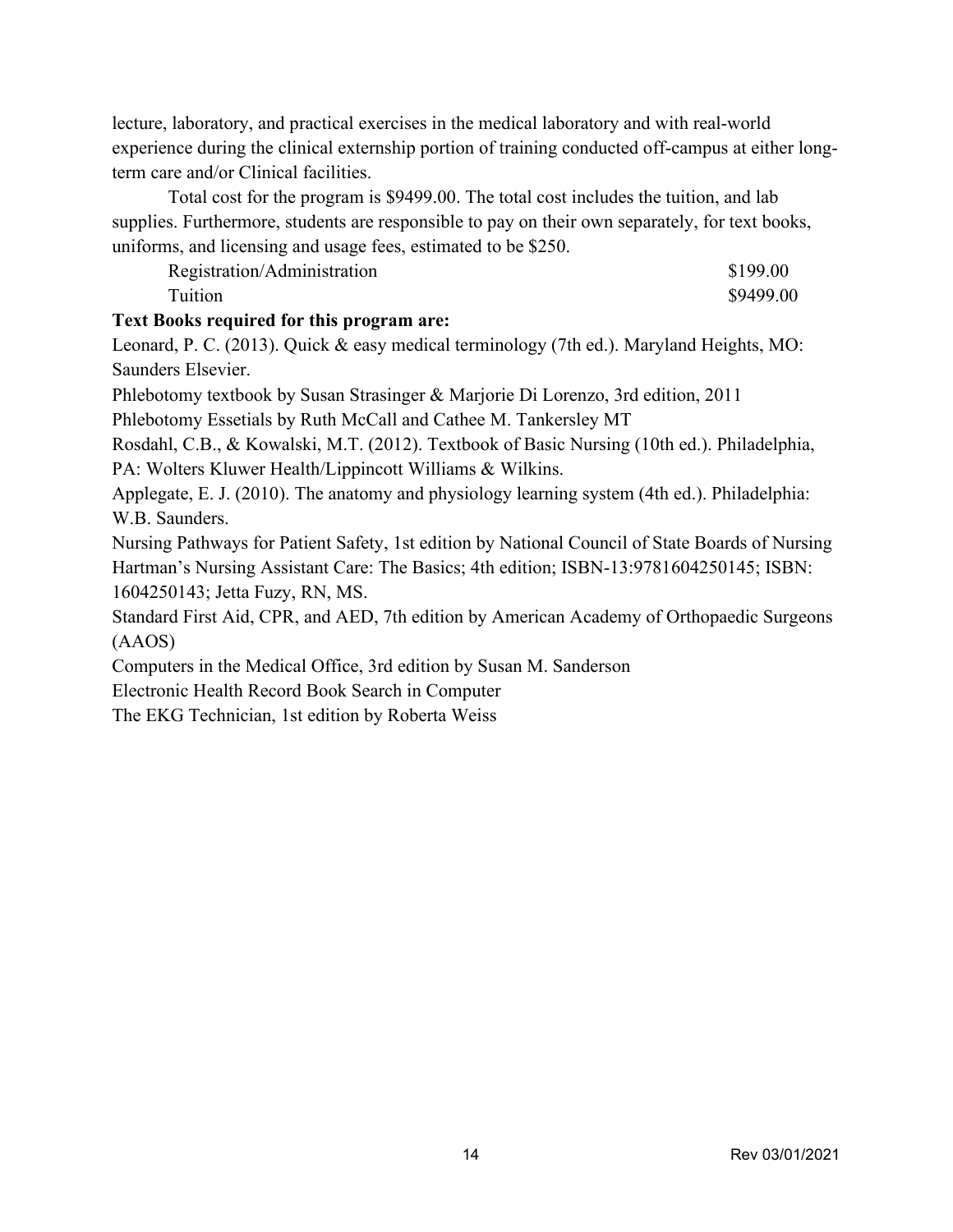#### **CANCELLATION POLICY**

A full refund will be made to any student who cancels the enrollment contract within 72 hours (until midnight of the third day excluding Saturdays, Sundays and legal holidays) after the enrollment contract is signed. A full refund will also be made to any student who cancels enrollment within the student's first three scheduled class days, except that the school may retain not more than \$100 in any administrative fees charged, as well as items of extra expense that are necessary for the portion of the program attended and stated separately on the enrollment agreement.

#### **REFUND POLICY**

- **1.** Refund computations will be based on scheduled course time of class attendance through the last date of attendance. Leaves of absence, suspensions and school holidays will not be counted as part of the scheduled class attendance.
- **2.** The effective date of termination for refund purposes will be the earliest of the following:
	- a. The last day of attendance, if the student is terminated by the school;
	- b. The date of receipt of written notice from the student; or
	- c. Ten school days following the last date of attendance.
- 3. If tuition and fees are collected in advance of entrance, and if after expiration of the 72 hour cancellation privilege the student does not enter school, not more than \$100 in nonrefundable administrative fees shall be retained by the school for the entire residence program or synchronous distance education course.
- 4. If a student enters a residence or synchronous distance education program and withdraws or is otherwise terminated, the school or college may retain not more than \$100 in nonrefundable administrative fees for the entire program. The minimum refund of the remaining tuition and fees will be the pro rata portion of tuition, fees, and other charges that the number of hours remaining in the portion of the course or program for which the student has been charged after the effective date of termination bears to the total number of hours in the portion of the course or program for which the student has been charged, except that a student may not collect a refund if the student has completed 50 percent or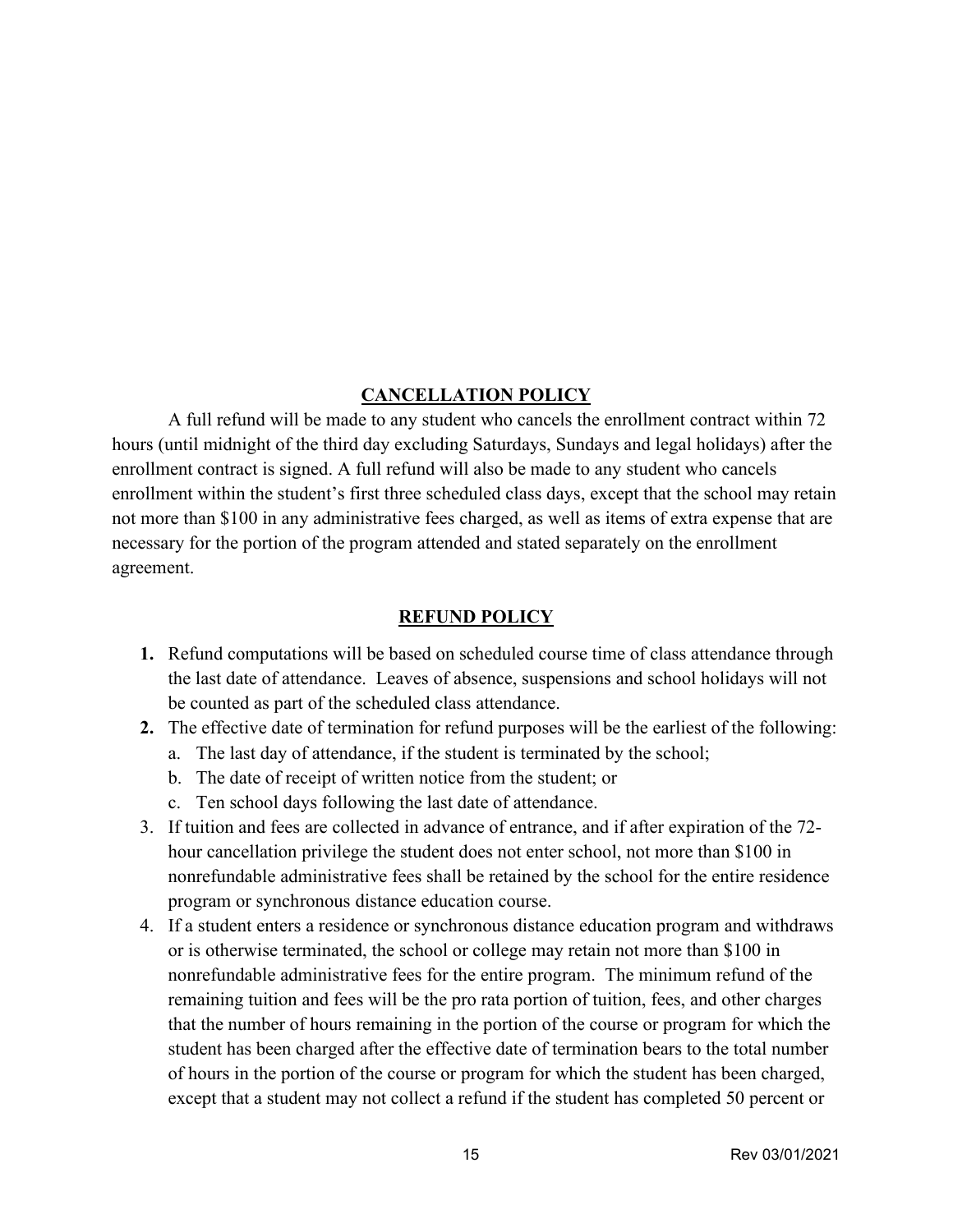more of the total number of hours in the portion of the program for which the student has been charged on the effective date of termination.

**Percentage of Scheduled Time Enrolled Total Tuition School Shall Receive/Retain**

| $0.01\%$ to $04.9\%$ | 20%    |
|----------------------|--------|
| $5\%$ to 09.9%       | $30\%$ |
| $10\%$ to 14.9%      | 40%    |
| 15\% to 24.9\%       | 45%    |
| $25\%$ to 49.9%      | 70%    |
| 50% and over         | 100%   |

- 5. Refunds for items of extra expense to the student, such as books, tools, or other supplies should be handled separately from refund of tuition and other academic fees. The student will not be required to purchase instructional supplies, books and tools until such time as these materials are required. Once these materials are purchased, no refund will be made. For full refunds, the school can withhold costs for these types of items from the refund as long as they were necessary for the portion of the program attended and separately stated in the enrollment agreement. Any such items not required for the portion of the program attended must be included in the refund.
- 6. A student who withdraws for a reason unrelated to the student's academic status after the 75 percent completion mark and requests a grade at the time of withdrawal shall be given a grade of "incomplete" and permitted to re-enroll in the course or program during the 12-month period following the date the student withdrew without payment of additional tuition for that portion of the course or program.
- 7. A full refund of all tuition and fees is due and refundable in each of the following cases:
	- a. An enrollee is not accepted by the school;
	- b. If the course of instruction is discontinued by the school and this prevents the student from completing the course; or
	- c. If the student's enrollment was procured as a result of any misrepresentation in advertising, promotional materials of the school, or representations by the owner or representatives of the school.

A full or partial refund may also be due in other circumstances of program deficiencies or violations of requirements for career schools and colleges.

8. Refund Policy for students called to active military service: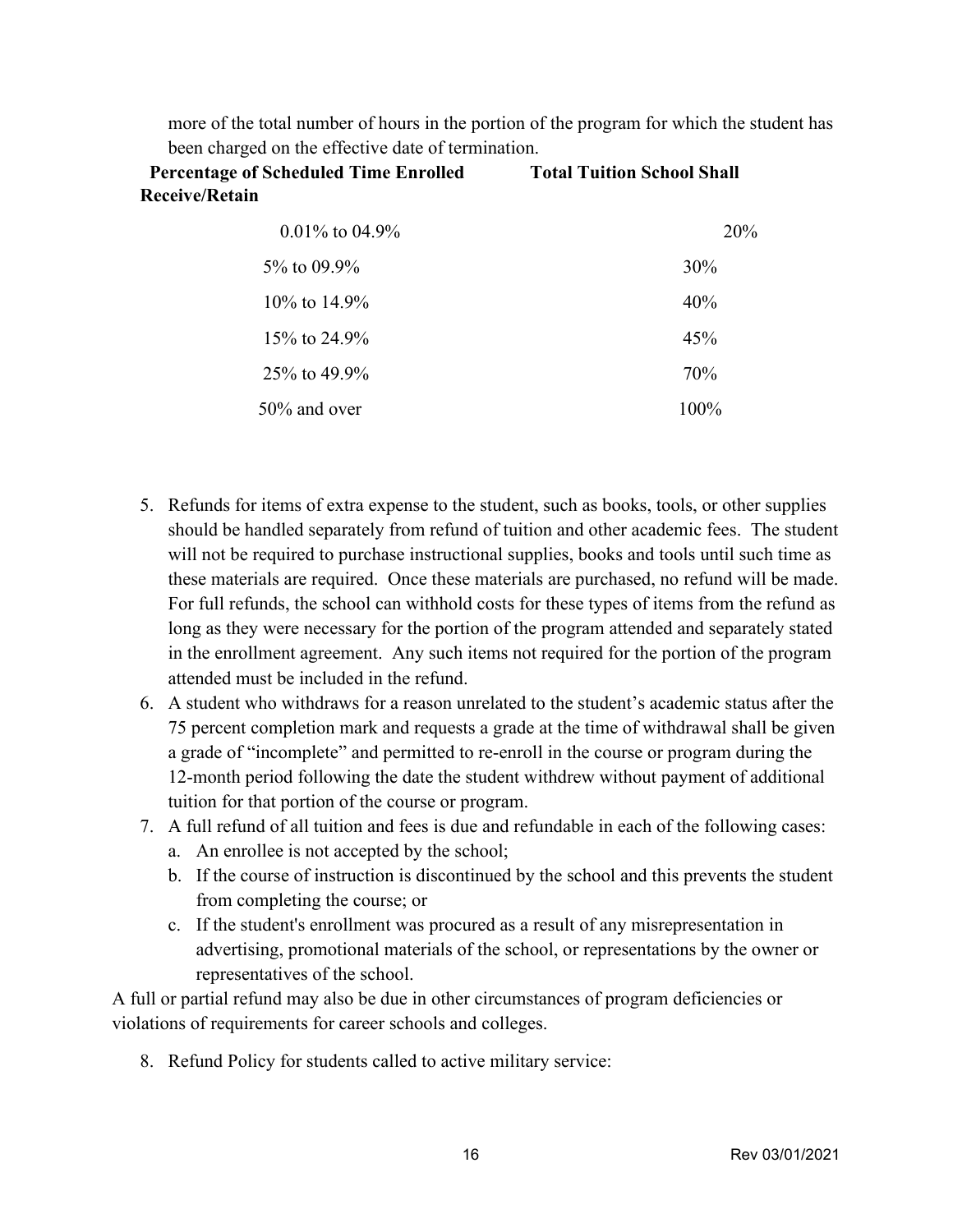A student of the school or college who withdraws from the school or college as a result of the student being called to active duty in a military service of the United States or the Texas National Guard may elect one of the following options for each program in which the student is enrolled:

- a. if tuition and fees are collected in advance of the withdrawal, a pro rata refund of any tuition, fees, or other charges paid by the student for the program and a cancellation of any unpaid tuition, fees, or other charges owed by the student for the portion of the program the student does not complete following withdrawal;
- b. a grade of incomplete with the designation "withdrawn-military" for the courses in the program, other than courses for which the student has previously received a grade on the student's transcript, and the right to re-enroll in the program, or a substantially equivalent program if that program is no longer available, not later than the first anniversary of the date the student is discharged from active military duty without payment of additional tuition, fees, or other charges for the program other than any previously unpaid balance of the original tuition, fees, and charges for books for the program; or
- c. the assignment of an appropriate final grade or credit for the courses in the program, but only if the instructor or instructors of the program determine that the student has:
	- i. satisfactorily completed at least 90 percent of the required coursework for the program; and
	- ii. demonstrated enough mastery of the program material to receive credit for completing the program.
- 9. The payment of refunds will be totally completed such that the refund instrument has been negotiated or credited into the proper account(s), within 45 days after the effective date of termination.

# **Grading Policy: Nurse Aide**

CTK Healthcare & Career Institute uses the following grading scale and making system. Any grade of "C" or higher on the classroom quizzes are considered satisfactory: CTK Healthcare & Career Institute Grading Scale

$$
A = 90-100B = 80-89C = 75-79D = 60-74F = 59 and below
$$

Clinical: Skill and Clinical performance will be evaluated as satisfactory, needs improvement or unsatisfactory (using on Texas Nurse Aide Performance Records checklist for skills and performance assessment) as below. Students must have a score of 'S' to pass.

> " $S$ " = Satisfactory "NI" = Need Improvement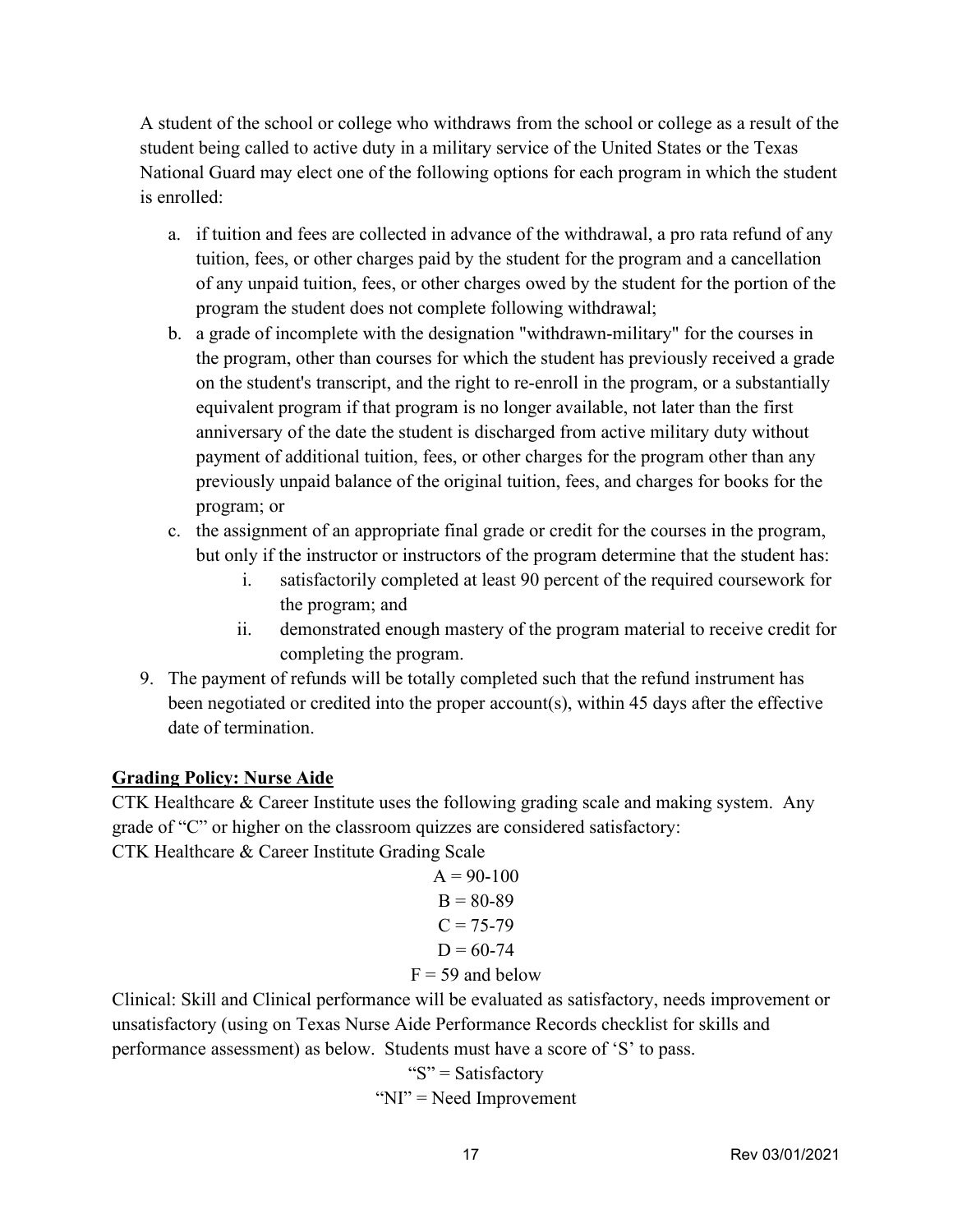#### "U" = Unsatisfactory

#### **Grading Policy: Continuing Education Program for Certified Nurse Aide/ Assistant**

CTK Healthcare & Career Institute uses the following grading scale and making system. Any grade of "C" or higher on the classroom quizzes are considered satisfactory: CTK Healthcare & Career Institute Grading Scale

> $A = 90-100$  $B = 80-89$  $C = 75 - 79$  $D = 60 - 74$  $F = 59$  and below

#### **Grading Policy: Medication Aide Training**

Grades will be provided to students at the half-way point and at the end of each subject in the course. CTK Healthcare and Career Institute uses average grade points as they accumulate through each section of study to assess student performance. A percentage grade will be provided for written reports, tests and skill demonstration. Grade percentage will then be translated into grade point for comparative performance evaluation. If a student must retake a subject, the most current grade will be used to determine the student's overall Grade Point Average (GPA).

Grades will be determined using the following scale:

91% - 100% tests, quizzes and performance of skills  $= A (4 \text{ Grade Points})$ 

 $81\%$  - 90% tests, quizzes and performance of skills = B (3 Grade Points)

71% - 80% tests, quizzes and performance of skills  $= C (2 \text{ Grade Points})$ 

61% - 70% tests, quizzes and performance of skills  $= D (1 \text{ Grade Point})$ 

 $0\%$  - 60% tests, quizzes and performance of skills = F (0 Grade Points)

#### **Grading Policy: Pharmacy Technician Training**

Grades will be provided to students at the half-way point and at the end of each subject in the course. CTK Healthcare and Career Institute uses average grade points as they accumulate through each section of study to assess student performance. A percentage grade will be provided for written reports, tests and skill demonstration. Grade percentage will then be translated into grade point for comparative performance evaluation. If a student must retake a subject, the most current grade will be used to determine the student's overall Grade Point Average (GPA).

Grades will be determined using the following scale:

90% - 100% tests, quizzes and performance of skills  $= A(4 \text{ Grade Points})$  $80\%$  - 89% tests, quizzes and performance of skills = B (3 Grade Points) 77% - 79% tests, quizzes and performance of skills  $= C (2 \text{ Grade Points})$  $60\%$  - 69% tests, quizzes and performance of skills = D (1 Grade Point)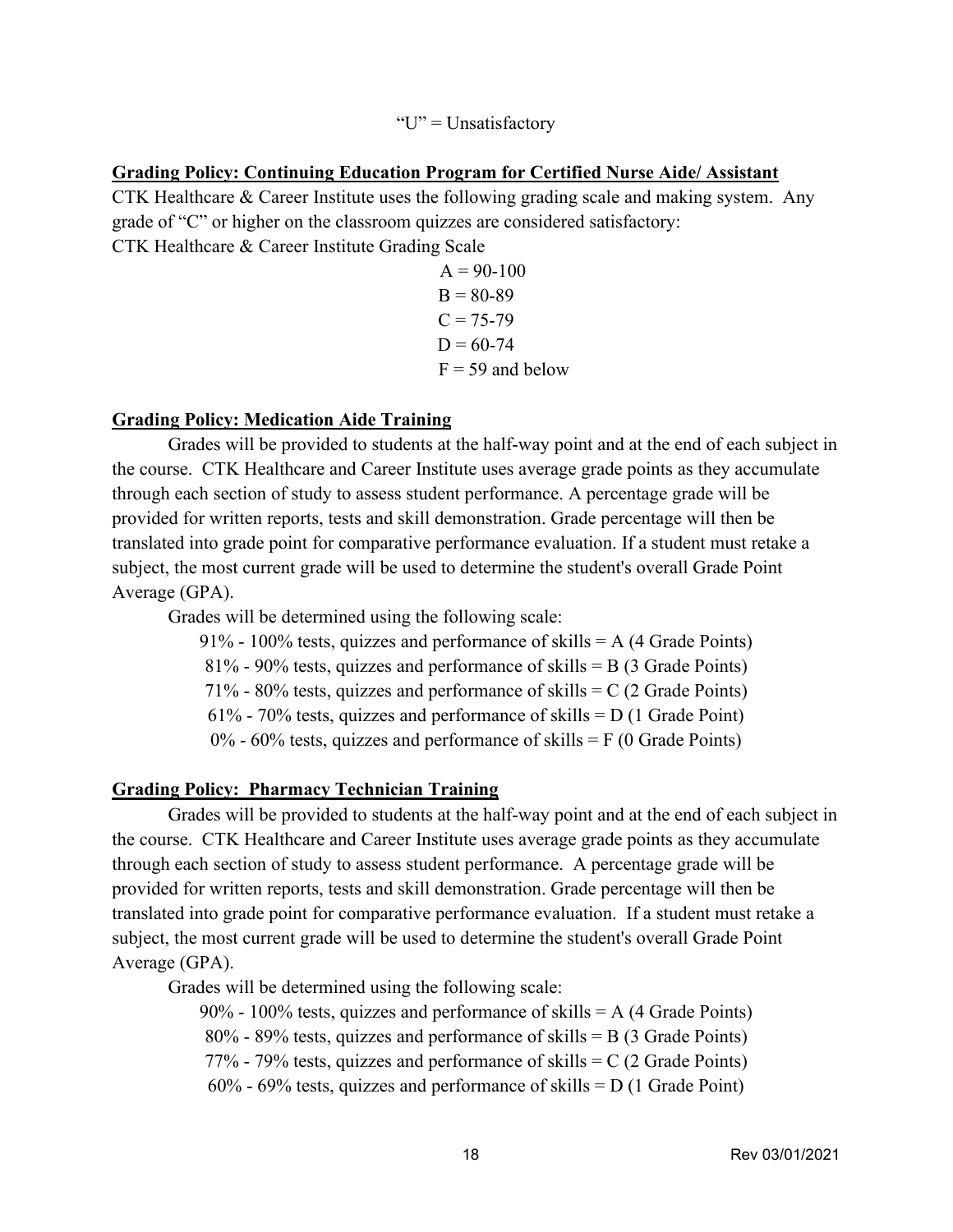0% - 59% tests, quizzes and performance of skills  $=$  F (0 Grade Points)

# **Grading Policy: Patient Care Technician, PCT & Medical Assisting**

Grades will be provided to students at the half-way point and at the end of each subject in the course. CTK Healthcare and Career Institute uses average grade points as they accumulate through each section of study to assess student performance. A percentage grade will be provided for written reports, tests and skill demonstration. Grade percentage will then be translated into grade point for comparative performance evaluation. In the event that a student must retake a subject, the most current grade will be used to determine the student's overall Grade Point Average (GPA).

Grades will be determined using the following scale:

90% - 100% tests, quizzes and performance of skills  $= A(4 \text{ Grade Points})$ 80% - 89% tests, quizzes and performance of skills = B (3 Grade Points) 77% - 79% tests, quizzes and performance of skills  $= C (2 \text{ Grade Points})$  $60\%$  - 69% tests, quizzes and performance of skills = D (1 Grade Point)  $0\%$  - 59% tests, quizzes and performance of skills = F (0 Grade Points)

# **Satisfactory Progress Policy: Nurse Aide**

There would be weekly grading period for satisfactory performance based on 2 classroom quizzes, and skill lab evaluations to be given weekly to students to monitor satisfactory progress (in addition to a final clinical evaluation and quiz worth100 points). A student must maintain a "C" grade point or better on all the quiz and skills components for satisfactory progress.

1. Probation Policy: Nurse Aide

Student who are not making satisfactory progress are placed on probation for two weeks and given an opportunity for extra work, practice and testing to improve performance until and pending the next class quiz result. Student must pass with a "C" one out of two makeup (re-test) exams after necessary practice.

During probation period, student would be counseled by the director of nursing and the terms of probation and the student's progress report shall be discussed daily with the student and documented in the student's profile. A student who has shown better grades and improvement (with average grade point of "C" or better) will be taken off of probation.

2. Conditions for Termination/Re-admittance: Nurse Aide

Students with continuous unsatisfactory progress (below grade point "C") after the 2-week probation period will be terminated from the program or registered class. Under Title 40, Texas Administrative Code, Section 807.171-175, students terminated for unsatisfactory progress cannot be readmitted until a minimum of one grading period has passed.

3. System for providing Progress Reports: Nurse Aide

Student's score and quiz report would be given back to students at the end of every week to discuss the satisfactory progress with the instructor. Students who are not meeting satisfactory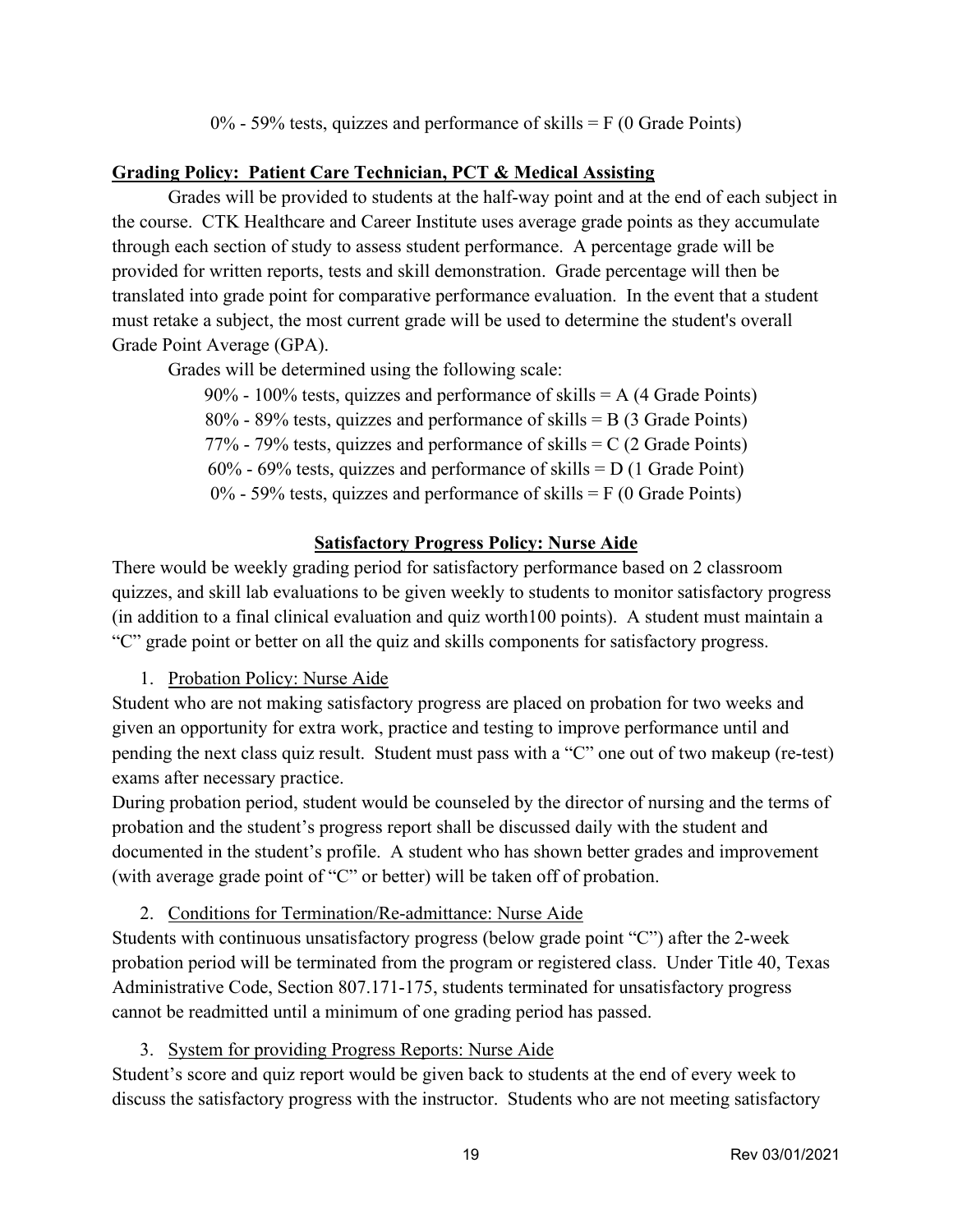progress would meet with the Director/Instructor to discuss the provision for improvements, all of which would be documented and kept on the student's record.

### 4. Incomplete/Withdrawal/Repeat Subjects: Nurse Aide

Under the Texas Education Code, section 132.061(f), a student who is obligated for the full tuition may request a grade of "incomplete" if the student withdraws for an appropriate reason unrelated to the student's academic status. When circumstance beyond a student's control cannot allow the student to continue, student can request an "incomplete" in writing to be allowed to come back and repeat subjects, and/or graduate with another class. A student receiving a grade of "incomplete" must reenroll in the program during the 12-month period following the student's withdrawal and complete without payment of additional tuition. Students who wish to withdraw from the program will have to do so formally at the Director's office. Failure to withdraw officially will result in a performance grade of "F" and will be documented in the student's file.

#### **Satisfactory Progress Policy: Medication Aide Training**

- **1.** For the purpose of determining satisfactory progress in Medication Aide Training, CTK Healthcare & Career Institute defines a progress evaluation period as one week.
- **2.** In order to maintain satisfactory progress students must maintain an overall 2.0 GPA.
- **3.** Each student's progress will be evaluated at the mid-point and upon completion of each progress evaluation period. Grade reports will include analysis of the student's progress toward completion of the program.
- **4.** Students making unsatisfactory progress for the program at the end of a progress evaluation period or who achieve less than a 1.5 GPA in any given subject will be place on academic probation for the next progress evaluation period. If the student on academic probations achieves satisfactory progress for the subsequent progress evaluation period but does not achieve the required grades to meet overall satisfactory progress for the program, the student may be continued on academic probation for one more progress evaluation period.
- **5.** If a student on academic probations fails to achieve satisfactory progress for the first probationary progress evaluation period, the student's enrollment shall be terminated.
	- a. The enrollment of a student who fails to achieve overall satisfactory progress for the program at the end of two successive probationary progress evaluation periods will be terminated.
	- b. When a student is placed on academic probation, the Director will counsel the student prior to the student returning to class. The date, action taken, and terms of probation will be clearly annotated in the student's permanent file.
- 6. In accordance with Title 40, Texas Administrative Code,  $807.222(e)$ , a student whose enrollment is terminated for unsatisfactory progress may be allowed to reenroll after a period equal to the length of the progress period the student was in at the time of termination. A student wishing to reenroll after termination for unsatisfactory progress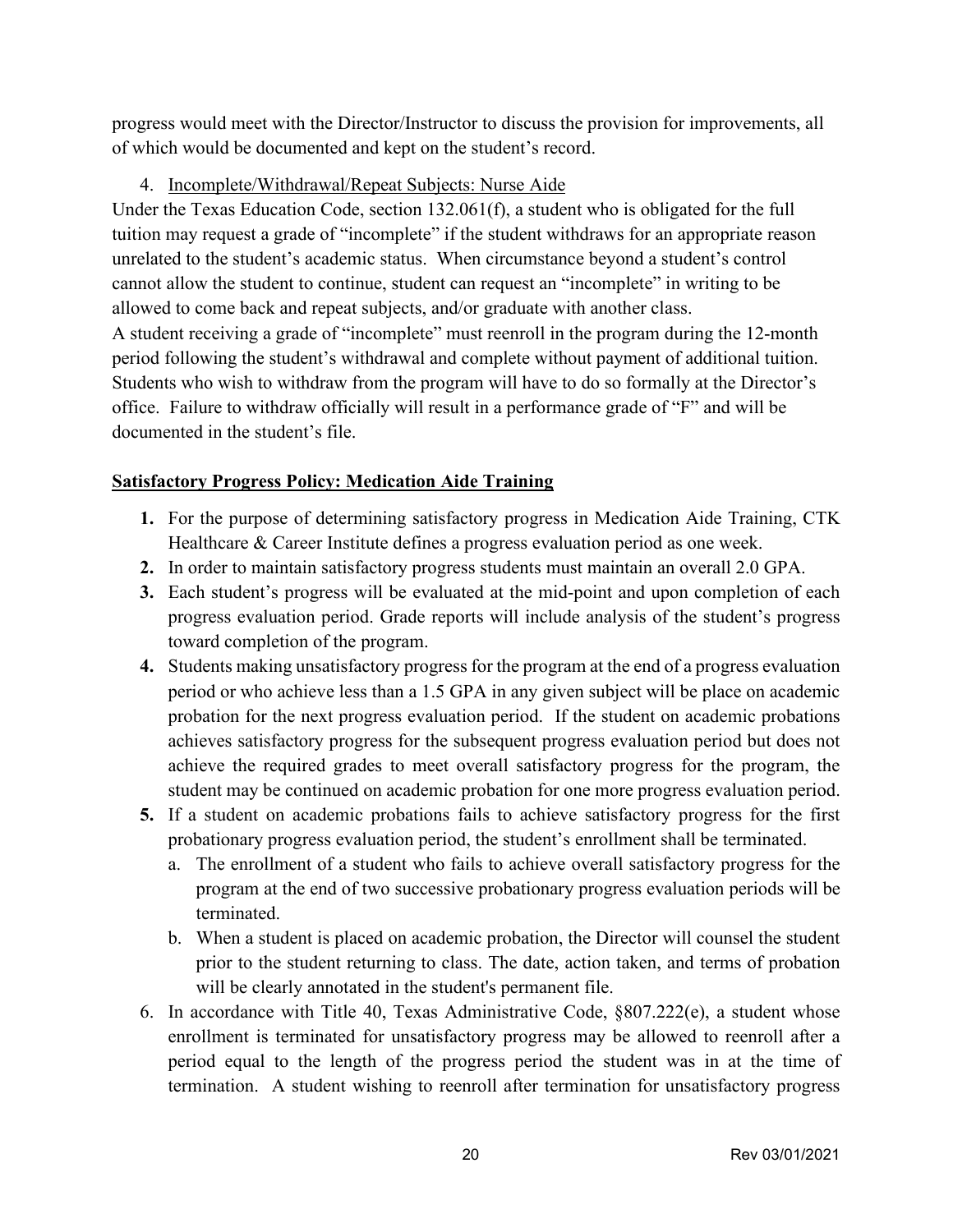shall complete a personal interview with the School Director at the time of their application for readmission. Such reenrollment does not circumvent the approved refund policy.

- 7. Grades for a given subject are due no later than the Wednesday directly following the corresponding final day of class for that subject. Grade reports will be mailed to the address provided by the student upon registration the Friday of the week following the final day of class.
- 8. Under Texas Education Code, Section 132.061(f) a student who is obligated for the full tuition may request a grade of "incomplete" if the student withdraws for an appropriate reason unrelated to the student's academic status. Therefore, if a student withdraws from the program for satisfactory reasons (i.e. illness, death in family, military service, etc.), the student can file for an incomplete. This will allow the student to return to finish the program within 12 months from the withdrawal date. Classes withdrawn from will be graded as incomplete, and upon return to classes, the student may reenroll in these classes at no additional cost of tuition.

Students may repeat a subject in Medication Aide Training at any time. The cost associated with repeating a subject is \$15.00 per clock hour.

If possible, students requiring remedial work will be offered the opportunity of doing so between 1:30 P.M. – 4:30 P.M each Friday.

### **Satisfactory Progress Policy: Pharmacy Technician Training**

- **1.** For the purpose of determining satisfactory progress in Pharmacy Technician Training, CTK Healthcare & Career Institute defines a progress evaluation period as one week.
- **2.** In order to maintain satisfactory progress students must maintain an overall 2.0 GPA.
- **3.** Each student's progress will be evaluated at the mid-point and upon completion of each progress evaluation period. Grade reports will include analysis of the student's progress toward completion of the program.
- **4.** Students making unsatisfactory progress for the program at the end of a progress evaluation period or who achieve less than a 1.5 GPA in any given subject will be place on academic probation for the next progress evaluation period. If the student on academic probations achieves satisfactory progress for the subsequent progress evaluation period but does not achieve the required grades to meet overall satisfactory progress for the program, the student may be continued on academic probation for one more progress evaluation period.
- **5.** If a student on academic probations fails to achieve satisfactory progress for the first probationary progress evaluation period, the student's enrollment shall be terminated.
	- a. The enrollment of a student who fails to achieve overall satisfactory progress for the program at the end of two successive probationary progress evaluation periods will be terminated.
	- **b.** When a student is placed on academic probation, the Director will counsel the student prior to the student returning to class. The date, action taken, and terms of probation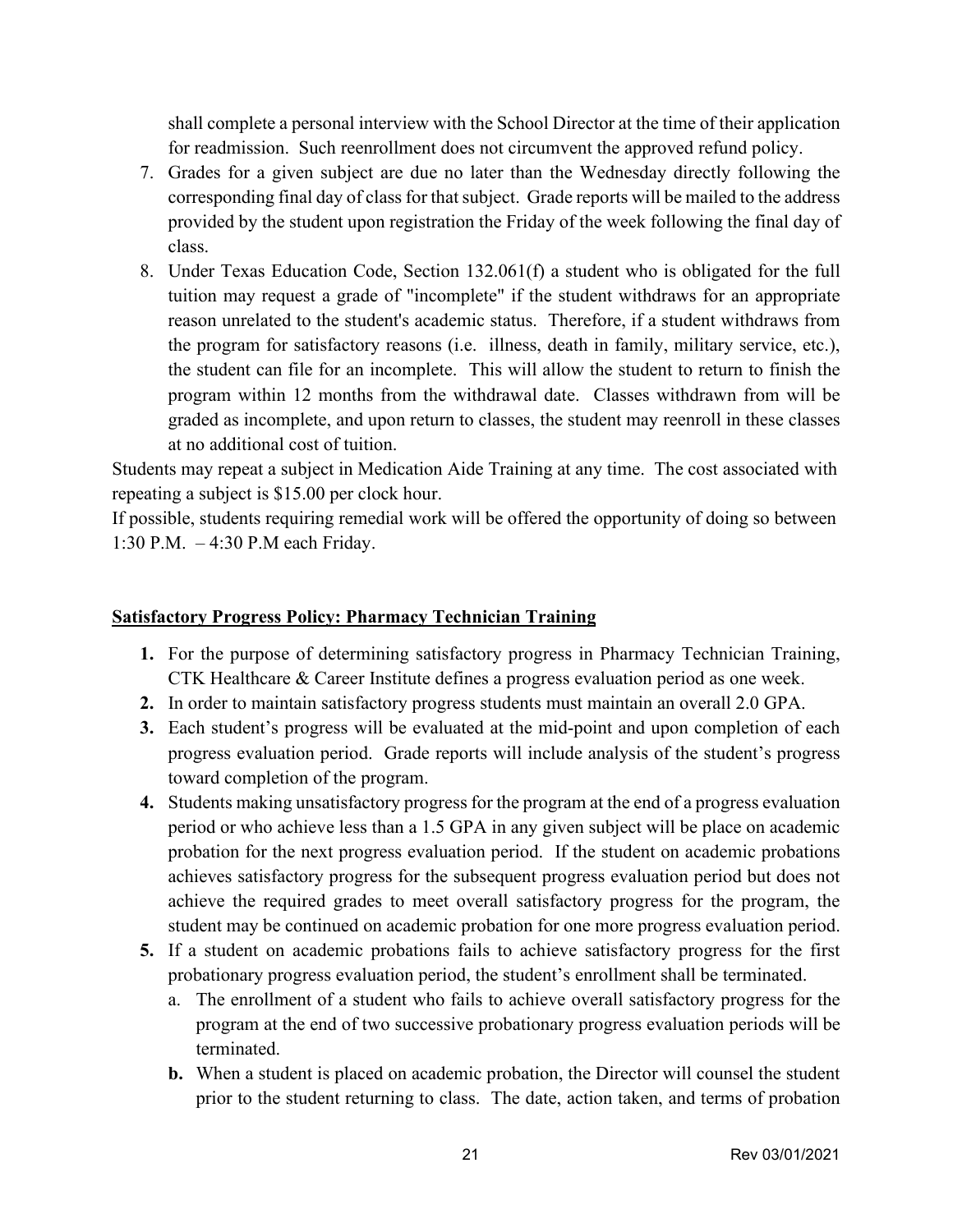will be clearly annotated in the student's permanent file.

- 6. In accordance with Title 40, Texas Administrative Code, §807.222(e), a student whose enrollment is terminated for unsatisfactory progress may be allowed to reenroll after a period of time equal to the length of the progress period the student was in at the time of termination. A student wishing to reenroll after termination for unsatisfactory progress shall complete a personal interview with the School Director at the time of their application for readmission. Such reenrollment does not circumvent the approved refund policy.
- 7. Grades for a given subject are due no later than the Wednesday directly following the corresponding final day of class for that subject. Grade reports will be mailed to the address provided by the student upon registration the Friday of the week following the final day of class.
- 8. Under Texas Education Code, Section 132.061(f) a student who is obligated for the full tuition may request a grade of "incomplete" if the student withdraws for an appropriate reason unrelated to the student's academic status. Therefore, if a student withdraws from the program for satisfactory reasons (i.e., illness, death in family, military service, etc.), the student can file for an incomplete. This will allow the student to return to finish the program within 12 months from the withdrawal date. Classes withdrawn from will be graded as incomplete, and upon return to classes, the student may reenroll in these classes at no additional cost of tuition.

Students may repeat a subject in Pharmacy Technician Training at any time. The cost associated with repeating a subject is \$30.00 per clock hour.

Students requiring remedial work will be offered the opportunity of doing so between 1:30 P.M. – 4:30 P.M each Friday.

### **Satisfactory Progress Policy: Patient Care Technician & Medical Assisting**

- **1.** For the purpose of determining satisfactory progress in Patient Care Technician Training, CTK Healthcare & Career Institute defines a progress evaluation period as one week.
- **2.** In order to maintain satisfactory progress students must maintain an overall 2.0 GPA.
- **3.** Each student's progress will be evaluated at the mid-point and upon completion of each progress evaluation period. Grade reports will include analysis of the student's progress toward completion of the program.
- **4.** Students making unsatisfactory progress for the program at the end of a progress evaluation period or who achieve less than a 1.5 GPA in any given subject will be place on academic probation for the next progress evaluation period. If the student on academic probations achieves satisfactory progress for the subsequent progress evaluation period but does not achieve the required grades to meet overall satisfactory progress for the program, the student may be continued on academic probation for one more progress evaluation period.
- **5.** If a student on academic probations fails to achieve satisfactory progress for the first probationary progress evaluation period, the student's enrollment shall be terminated.
	- **a.** The enrollment of a student who fails to achieve overall satisfactory progress for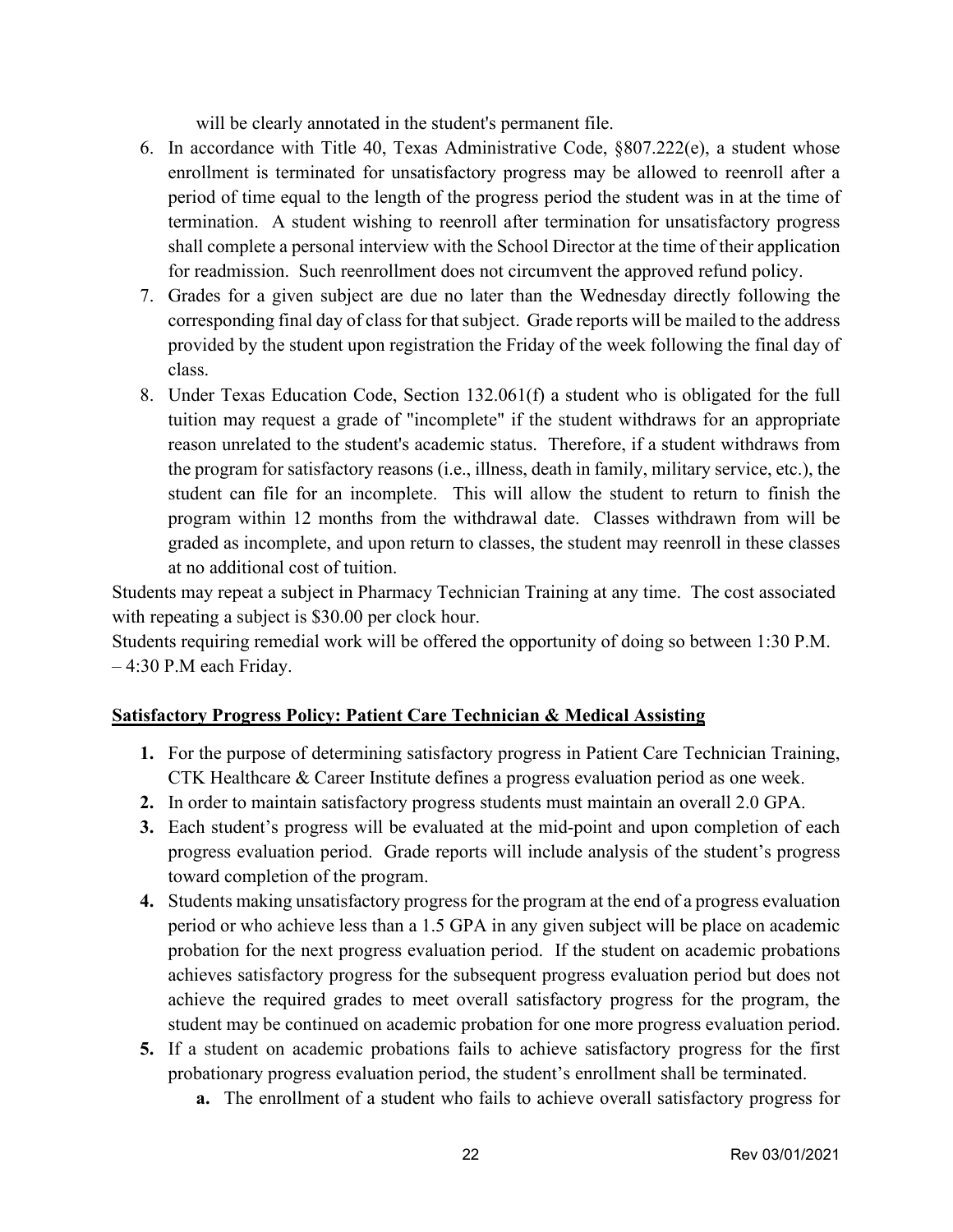the program at the end of two successive probationary progress evaluation periods will be terminated.

- **b.** When a student is placed on academic probation, the Director will counsel the student prior to the student returning to class. The date, action taken, and terms of probation will be clearly annotated in the student's permanent file.
- 6. In accordance with Title 40, Texas Administrative Code, §807.222(e), a student whose enrollment is terminated for unsatisfactory progress may be allowed to reenroll after a period equal to the length of the progress period the student was in at the time of termination. A student wishing to reenroll after termination for unsatisfactory progress shall complete a personal interview with the School Director at the time of their application for readmission. Such reenrollment does not circumvent the approved refund policy.
- 7. Grades for a given subject are due no later than the Wednesday directly following the corresponding final day of class for that subject. Grade reports will be mailed to the address provided by the student upon registration the Friday of the week following the final day of class.
- 8. Under Texas Education Code, Section 132.061(f) a student who is obligated for the full tuition may request a grade of "incomplete" if the student withdraws for an appropriate reason unrelated to the student's academic status. Therefore, if a student withdraws from the program for satisfactory reasons (i.e., illness, death in family, military service, etc.), the student is allowed to file for an incomplete. This will allow the student to return to finish the program within 12 months from the withdrawal date. Classes withdrawn from will be graded as incomplete, and upon return to classes, the student may reenroll in these classes at no additional cost of tuition.

#### **Attendance, Leave of Absence and Withdrawal Policy**

Regular class attendance is required for all students. Students should begin to develop the qualities of promptness and dependability from the day they begin their training. Attendance is taken daily by the instructor or support staff and turned over to the Registrar before the end of the week. Early departures, tardiness, and class cuts will be recorded in quarter-hour increments. A period of less than 15 minutes will be counted as a quarter-hour of absence. Attendance records are maintained by the Registrar as part of the student's permanent academic record. Students who need to interrupt their program of study because of a medical condition, for a Family Medical Leave Act (FMLA) circumstance, active military service, jury duty obligation, or other severe or unanticipated personal circumstance, may make an application for a Leave of Absence. Students experiencing these types of circumstances should discuss with the Director or his/her designee and take a Leave of Absence (LOA). The applicant for the LOA should be making Satisfactory Academic Progress, be current in his or her tuition and fees obligation. Students wishing to take a leave of absence shall apply to the director in writing stating the reason for the leave of absence and length of time required (not to exceed 30 calendar days). For valid reason, school director can approve the leave of absence for up to 60 (sixty) class days.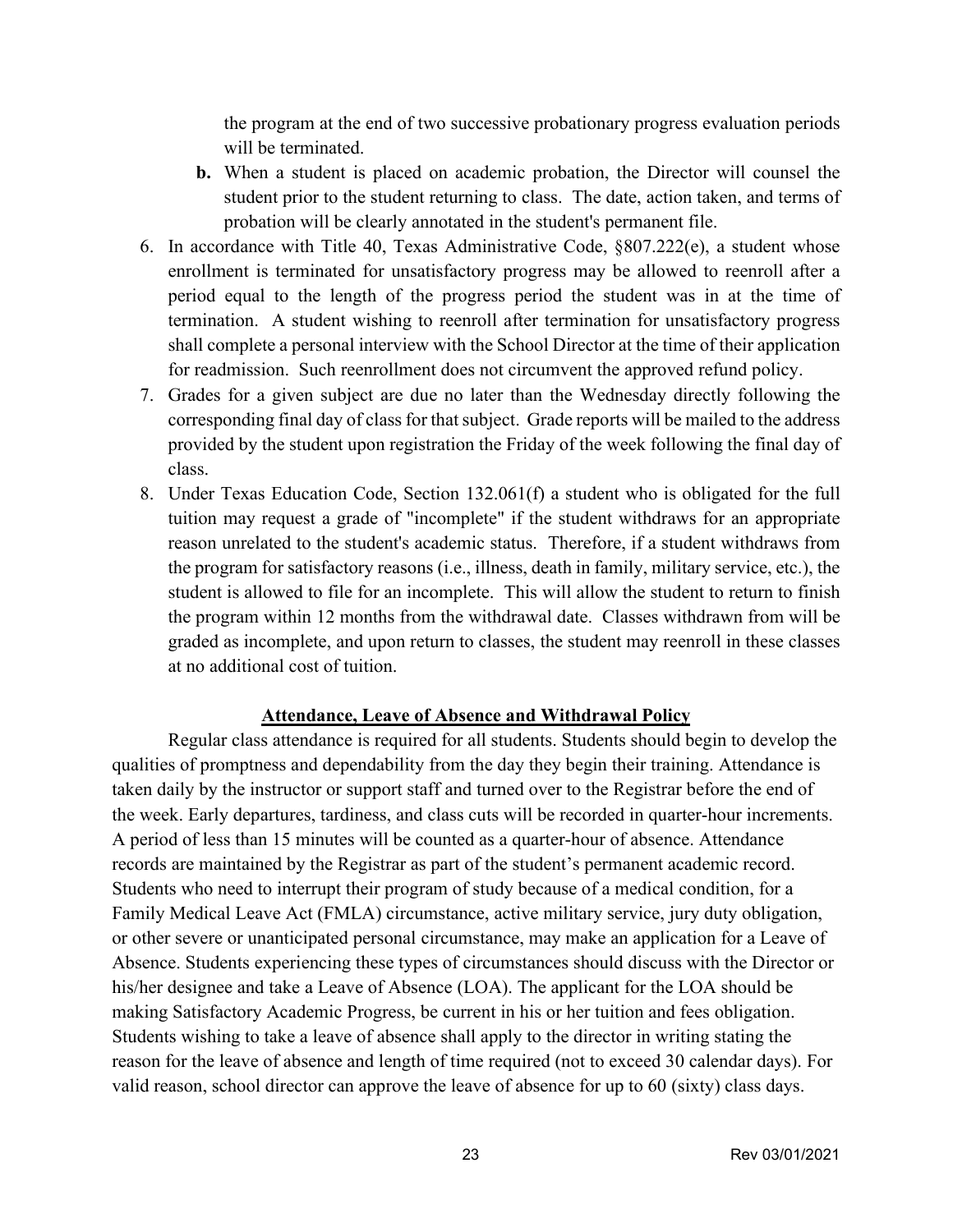Students returning from a leave of absence will reenter their program at the beginning of the subject they were completing at the time they began their leave of absence.

Should students be considering withdrawing from a course or from the Institute, they should meet with the Director or the program director, to gain an appreciation for what the Institute can do to help them solve their problems and to gain a complete understanding of the decision they are about to make. If a student decides to proceed with withdrawal, the student must provide notification to CTK in writing and meet with the Director of Financial Aid to understand the Student Responsibility (see below). Students who withdraw from a course or from the Institute will receive a grade of "W" if they withdraw before or at the time of attending 50% of the scheduled class days for the course. If students withdraw after attending 50% of the scheduled days of the course, they will receive a "WF" grade. The grade will be recorded on their transcript. A "WF" grade is regarded the same as an "F" grade in determining whether or not the student can remain enrolled in the program. Withdrawals as a Result of Failure to attend a student attending the Institute will be withdrawn from any course he or she does not attend within a 14 day calendar period (excluding school holidays and breaks). All students must satisfactorily complete 100% of the scheduled clinical or externship hours within the assigned grading period. If students withdraw without written or verbal notice, or if students fail to return from a Leave of Absence, termination shall take effect on their last day of attendance.

#### **Make-up Work Policy**

Students wishing to make up missed work must contact their instructor to make appropriate arrangements.

Make-up work shall:

- 1. account for no more than 5% of the total course time hours for a program;
- 2. be supervised by an instructor approved for the class being made up;
- 3. require the student to demonstrate substantially the same level of knowledge or competence expected of a student who attended the scheduled class session;
- 4. be completed within two weeks of the end of the grading period during which the absence occurred;
- 5. be documented by the school as being completed, recording the date, time, duration of the make-up session, and the name of the supervising instructor or support staff; and
- 6. be signed and dated by the student to acknowledge the make-up session.

In accordance with Title 40, Texas Administrative Code, §807.243(d), students terminated for violation of the attendance policy may not reenter before the start of the next grading period of the subject they were enrolled in at the time of their termination. Students reentering after being terminated for violation of attendance must complete a personal interview with the School Director at the time of their application for readmission.

#### **EDUCATIONAL DELIVERY SYSTEMS**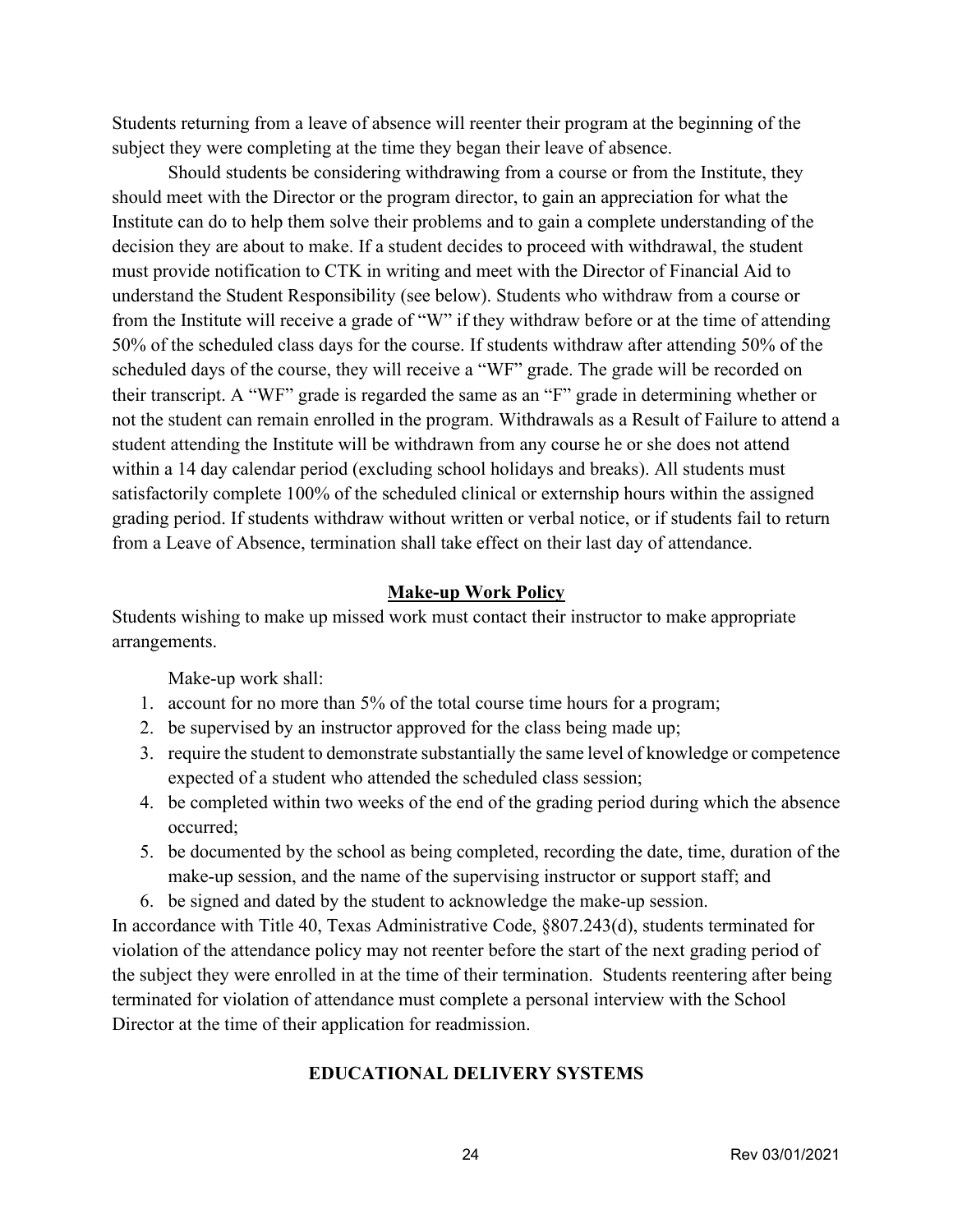At CTK, courses are taught through a combination of didactic/media service, laboratory, and practical learning through techniques used to engage all kind of learners, identified on each syllabus/supplementary techniques and curriculum. Lab hours may be scheduled differently from classroom hours and may vary continuously throughout the program. Lecture classes are delivered by qualified instructors, in a traditional classroom with appropriate learning resources such as textbooks, handouts and etc. In order to engage the students more effectively, instructors may take help of support staff to run the classes using multimedia materials through internet access and computer projection devices in Media room. Lab classes typically constitute hands-on learning activities either led, guided, or supervised by an instructor, or performed by students in groups or individually with the help of qualified support staff. Such lab activities may take place in a dedicated laboratory, media center or a regular classroom with the appropriate learning resources and/or equipment and tools. Clinical and/or externship courses typically take place at a qualified clinical/externship site, and students perform tasks under the guidance of a site supervisor and/or a clinical instructor.

### **BEHAVIOR AND STUDENT CONDUCT/Dismissal policy**

The following are student responsibilities: Failure to follow the following rule results the dismissal of student from the program

- Maintain satisfactory grades.
- Not to discriminate against any other person because of race, age, sex, sexual orientation national origin, or handicap.
- Discuss grievances informally with the persons involved before invoking formal grievance action. Formal grievance action is outlined in the Catalog.
- Respect persons and the property of others. At all times, all personal property is the sole responsibility of the student, and the Institute does not assume liability for any loss or damage. Clothing and other small items should be marked clearly with the student's name and address. Vehicles should always be locked to avoid theft.
- Unauthorized use of notes or materials in exams, including talking to other students
- Forging or altering assignments
- Refusal to follow instructor's instructions during clinical, didactic and Media class
- Allowing others to copy or use work that is not his or her own
- Knowingly furnishing false information to the Institute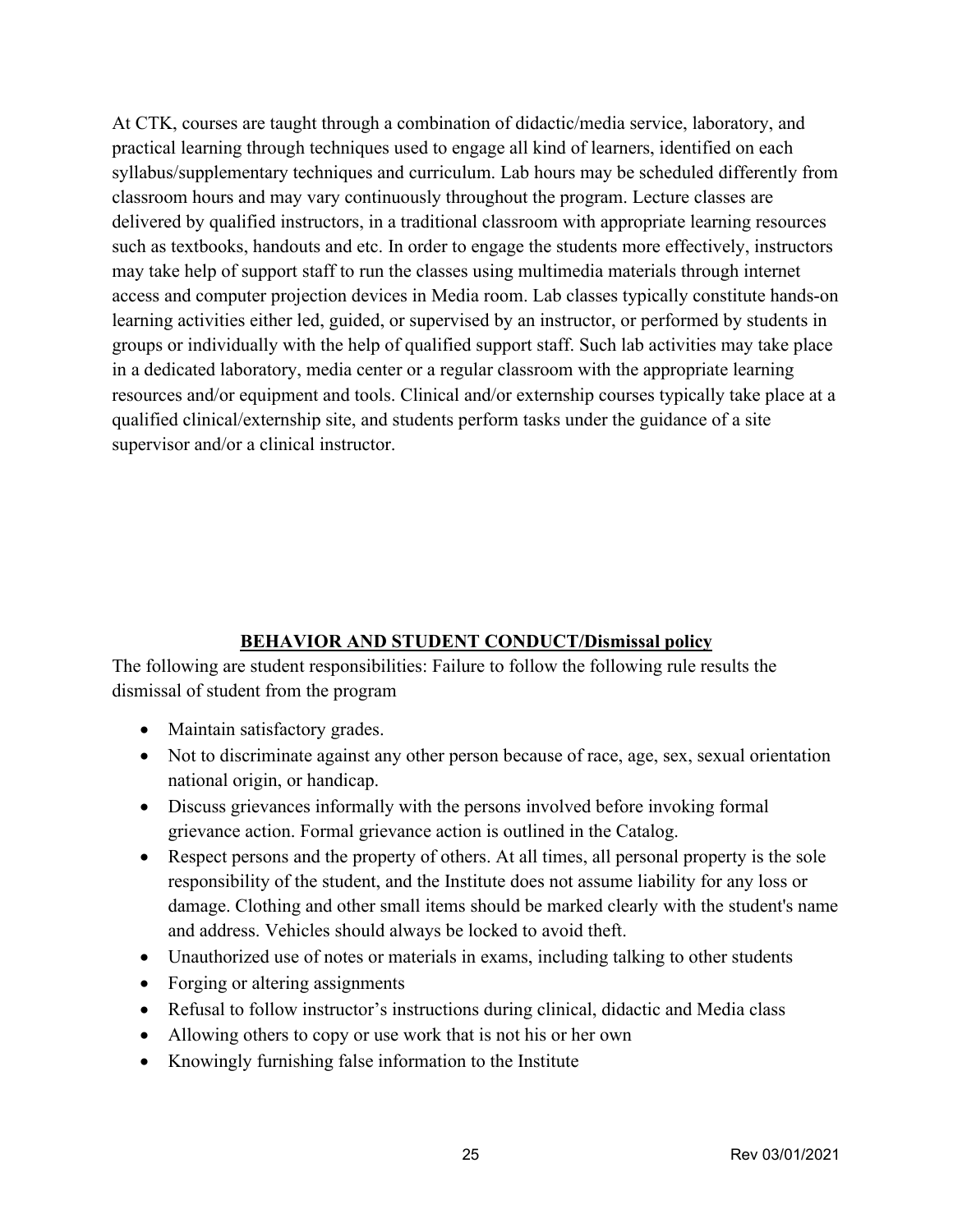- Theft of the Institute's property; theft, damage, forgery, alteration, misuse or mutilation of the Institute's documents, records, identification, educational materials, or property
- Interfering with the right of others to an education; violation of safety and security rules, bringing animals or children into class
- Hazing, on or off Institute property
- Discourteous, disruptive or disrespectful to fellow students, faculty, and staff on or off campus
- Physical or verbal abuse of any person or engaging in conduct like beating, which threatens or endangers the health or safety of others
- Unauthorized entry or use of facilities
- Intentional or unauthorized interference with a right of access Institute facilities or freedom of movement or speech of any person on the premises
- Unlawful possession, use, or distribution of illicit drugs, smoking and alcohol on campus or during any student activities. If a student appears to be under the influence of drugs or alcohol in a clinical, class, or laboratory experience, that student will be removed from the learning experience. A student thought to be under the influence of drugs or alcohol will be mandated to have a Rapid Drug Screen and/or a Breath Alcohol level performed within 45 minutes of being removed from the learning experience; these tests will be at the Institute's expense.
- Use or possession of firearms, ammunition, or other dangerous weapons or substances prohibited by law
- Disorderly, lewd, indecent, obscene, or sexually harassing conduct or expression
- Violation of federal, state, or local ordinances including, but not limited to, those covering alcoholic beverages, narcotics, gambling, sex offenses or arson, of which violation occurs on Institute property or at a Institute function (Please refer to the Drug Free Policy established by the Institute for further information.)
- Unauthorized solicitation of students, staff, or faculty on-campus or online for any product or service
- Misuse of electronic equipment, copiers, faxes, e-mail accounts, or internet services, including viewing any material or sending any message that is obscene, harassing, or threatening to any individual
- Aiding, abetting, encouraging, or participating in a riot
- Failure to comply with the verbal or written directions of any Institute official acting within the scope of his or her authority, or resisting a security officer performing his or her duty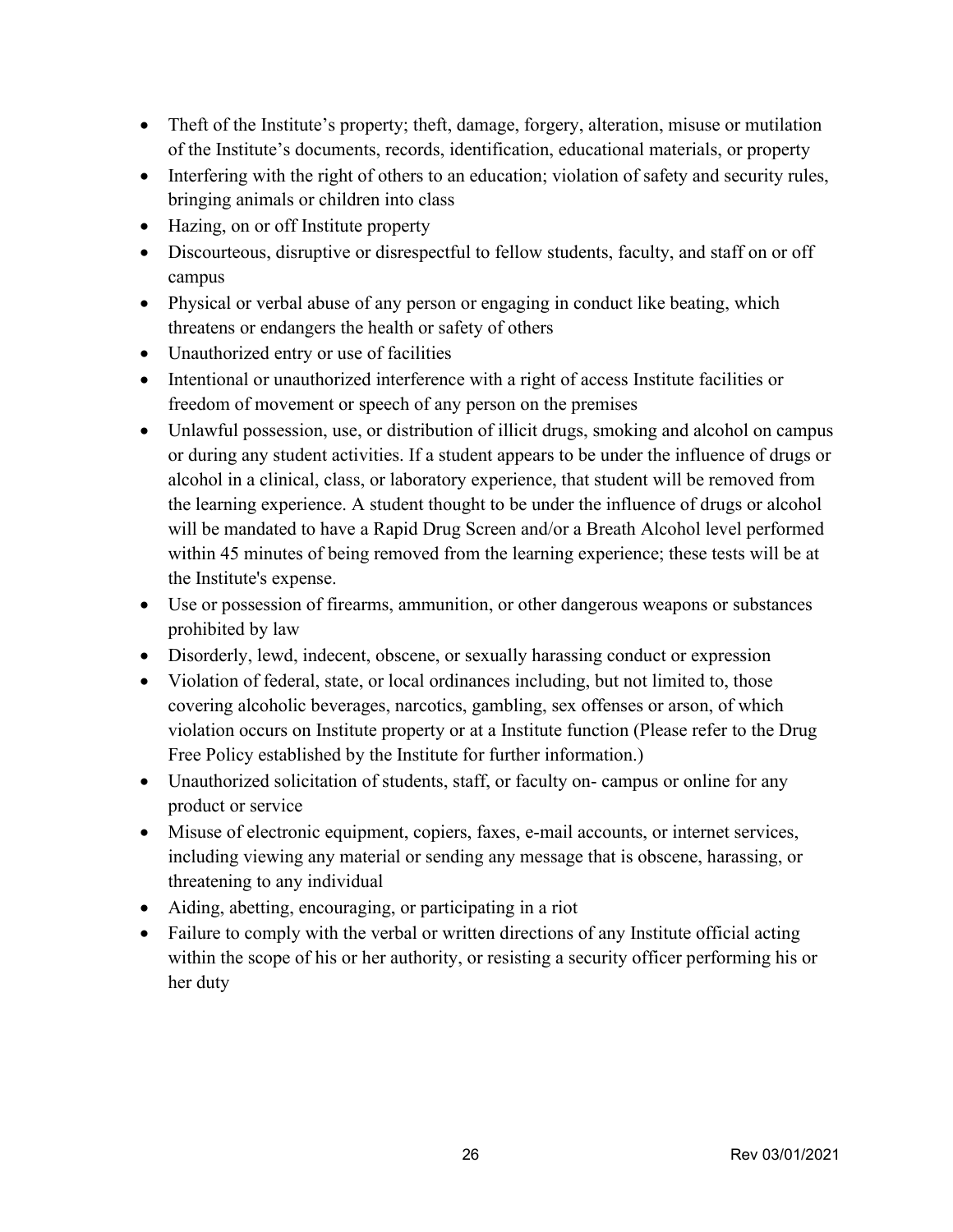# **INTERNET USAGE**

- Students should always ensure that the information contained in the Internet email messages and other transmissions is accurate, appropriate, ethical, and lawful.
- The equipment, services, and technology provided via the Internet are the property of the Institute. As such, the Institute reserves the right to monitor Internet traffic, and retrieve and read any data composed, sent, or received through its online connections and stored in its computer systems.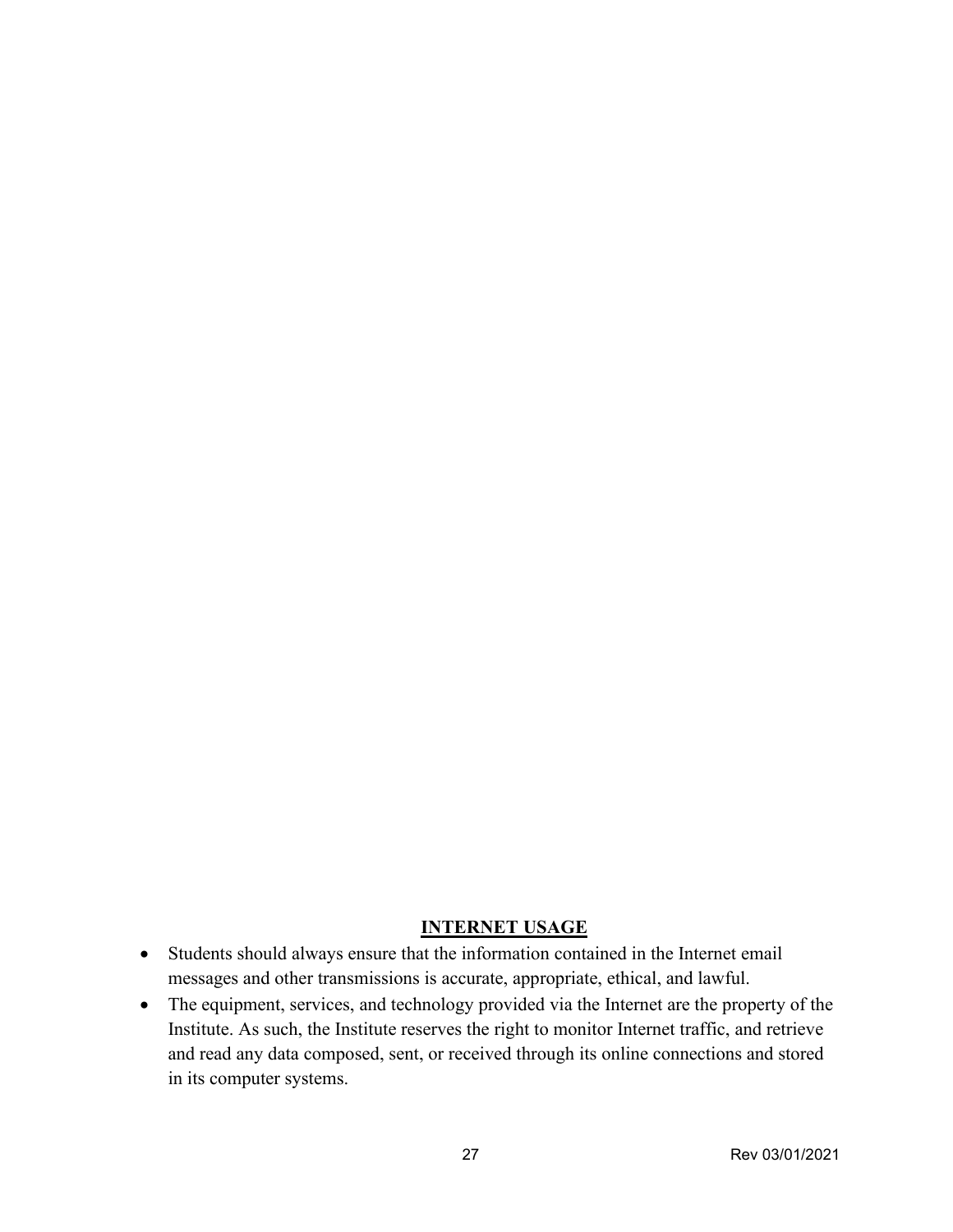- Data that is composed, transmitted, accessed, or received via the Internet must not contain content that could be considered discriminatory, offensive, obscene, threatening, harassing, intimidating, or disruptive to any employee or other person. Examples of unacceptable content may include, but are not limited to, sexual comments or images, racial slurs, gender-specific comments, or any other comments or images that could reasonably offend someone on the basis of race, age, sex, religious or political beliefs, national origin, disability, sexual orientation, or any other characteristic protected by law.
- The unauthorized use, installation, copying, or distribution of copyrighted, trademarked, or patented material on the Internet is expressly prohibited. As a general rule, if a student did not create the material, does not own the rights to it, or has not secured authorization for its use, it should not be put on the Internet.
- The following behaviors are examples of previously stated or additional actions and activities that are prohibited and can result in disciplinary action: Sending, printing or posting discriminatory, harassing, or threatening messages or images. Stealing, using, or disclosing someone else's code or password without authorization. Copying, pirating, or downloading software and electronic files without permission. Violating copyright law. Participating in the viewing or exchange of pornography or obscene materials • Sending or posting messages that defame or slander other individuals. Posting on behalf of the Institute, without explicit permission from the Campus President of the Institute. Posting or discussing confidential patient/client information related to externship and clinical experiences, or any information or photographs concerning patients/clients or their families. Posting work-related pictures of Institute employees, students, or anyone associated with the Institute, without that person's permission. Attempting to break into the computer system of another organization or person. Performing operations against another organization's computers or networks intended to identify security vulnerabilities or disrupt service
- Students presently enrolled at the school must know that they are liable and responsible for anything they post to social media sites, such as Facebook, LinkedIn, Twitter, YouTube, texting, blogs, and online discussion groups.
- Students are prohibited from posting confidential or proprietary information about the school, its students, and faculty or staff members on a social media site.
- Students are prohibited from sharing, disseminating or transmitting electronic information that reveals any private or confidential information they may have learned about others (including patients) during their tenure at the school or externship sites.
- Applicable federal and state requirements, such as FERPA and HIPAA, are to be followed at all time. When participating in any form of social media, students are encouraged not to misrepresent themselves, and to make postings that are both meaningful and respectful without any kind of slanderous or offensive language that may be aimed at any member or group of the college community. The use of any social media sites to harass, intimidate or bully a fellow student, faculty, member of the college and/or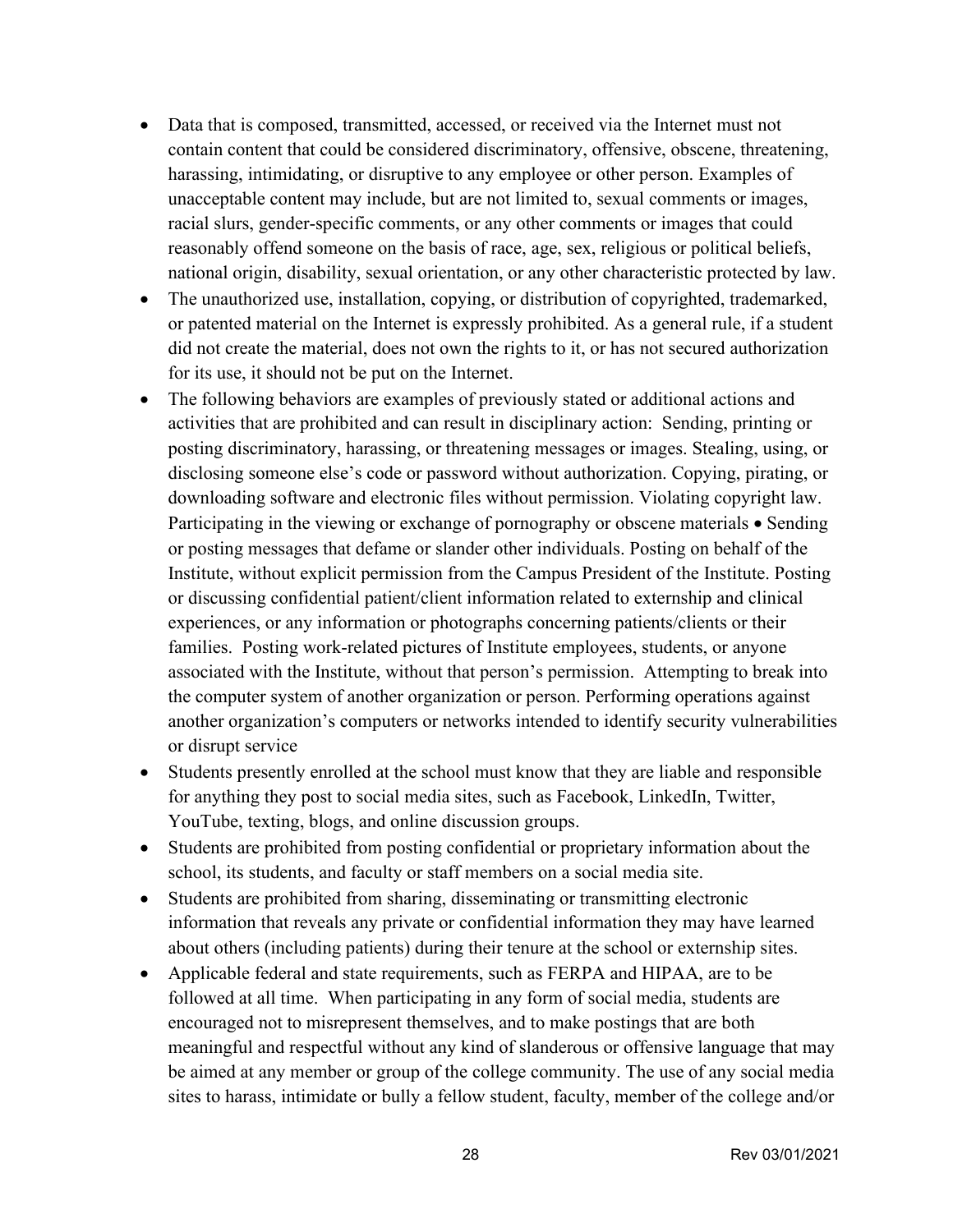affiliate is strictly prohibited and will not be tolerated. When posting on social media sites, students must be mindful of all copyright and intellectual property rights, especially those reserved by the school.

- The use of the school logo, image, or iconography on personal social media sites to endorse a particular political party or candidate or to promote a product, cause, or event is strictly prohibited.
- Students are expected to obey the Terms of Service of any social media site.
- Students who violate this policy may face disciplinary actions, up to and including dismissal from school.

# **Dress Code for Nurse Aide Clinical**

Students will need to acquire the following personal items that may be purchased locally or ordered from a catalog.

- Scrubs
- 1 pair of clinic type shoes. (Athletic shoes are acceptable if they are clean and very white)
- Wristwatch with a second hand.

Note: Nail polish or artificial nails are not allowed, and long hair must be pulled back for clinical.

# **PROGRAM COMPLETION/GRADUATION POLICY**

# **Nurse Aide**

- Complete all required coursework with a minimum 2.0 GPA
- Satisfactorily complete all skills identified on the Nurse Aide Performance Record
- Satisfy all financial obligations to CTK Healthcare and Career Institute
- Complete the program in not more than eight (8) weeks

# **Medication Aide Training**

- Complete all required coursework with a minimum 2.0 GPA
- Satisfactorily complete all skills identified on the CTK Healthcare and Career Institute Medication Aide Performance Record
- Satisfy all financial obligations to CTK Healthcare and Career Institute
- Complete the program in not more than twelve (12) weeks

# **Pharmacy Technician Training**

- Complete all required coursework with a minimum of 77%
- Satisfactorily complete all skills identified on the CTK Healthcare and Career Institute Pharmacy Technician Externship Monitoring Form
- Satisfy all financial obligations to CTK Healthcare and Career Institute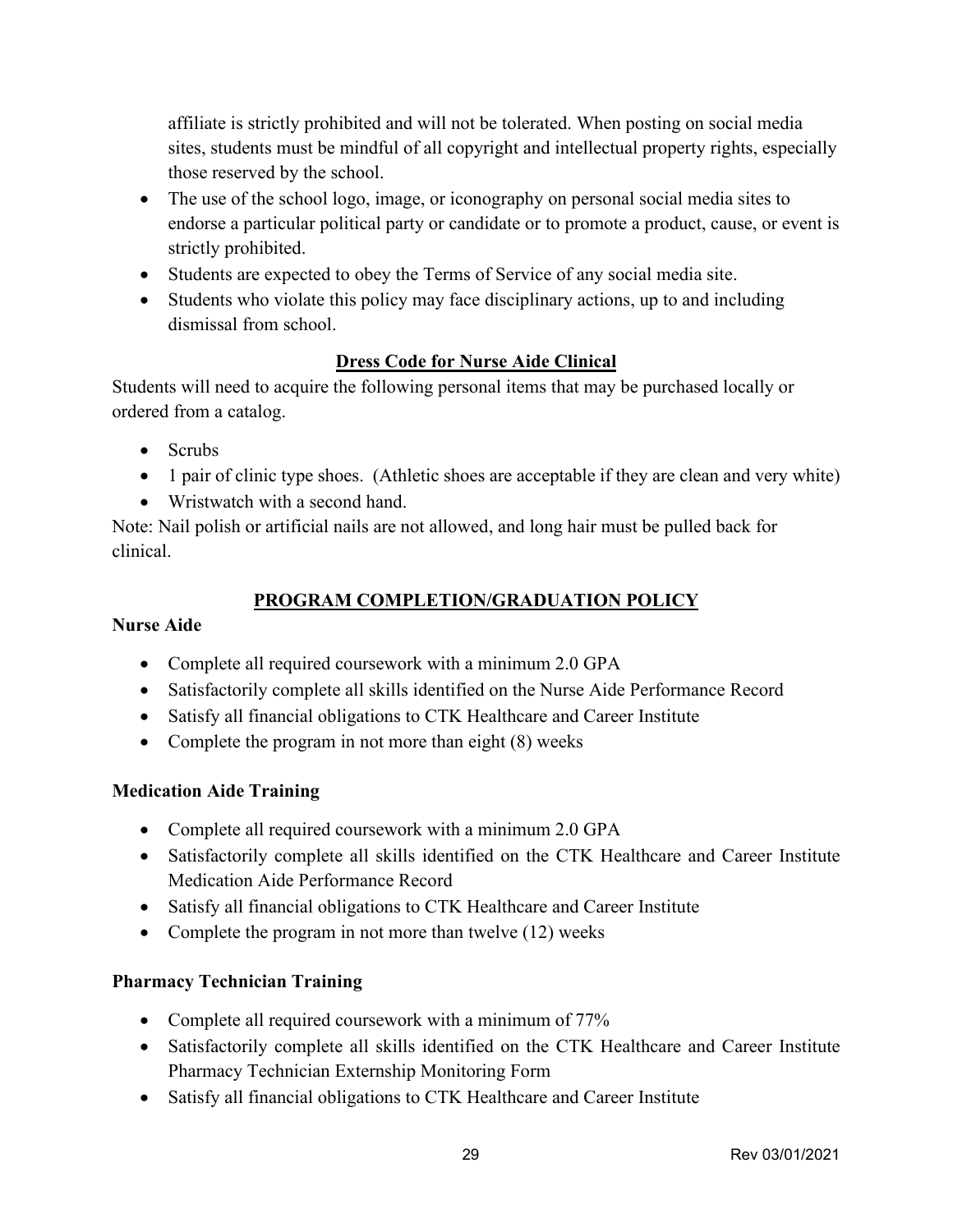- Return all the borrowed items to CTK Healthcare & Career Institute
- Complete the program in not more than twelve (40) weeks

# **Continuing Education Seminar for Certified Nurse Assistant**

- Complete all required coursework with a minimum 2.0 GPA
- Satisfactorily complete all required skills
- Satisfy all financial obligations to CTK Healthcare and Career Institute
- Complete the program in not more than four (4) weeks

### **Patient Care Technician**

- Complete all required coursework with a minimum of 77%
- Satisfactorily complete all skills identified on the CTK Healthcare and Career Institute Pharmacy Technician Externship Monitoring Form
- Satisfy all financial obligations to CTK Healthcare and Career Institute
- Return all the borrowed items to CTK Healthcare & Career Institute
- Complete the program in sixteen (16) weeks

# **Job Placement Assistance Policy**

Job opportunities and openings will be made available to students and CTK Healthcare & Career Institute will help place students through referral to prospective employees whenever possible. School will aid placement through:

- Resume preparation class and help
- Career counseling and job search tips
- Interview preparation skills

(Note: CTK does not guarantee job placement)

### **Community Grant Award**

In an aim to help the needy student, CTK collects the funds from Non for profit organizations. Students may be able to receive the community grant for the needy student, shall the grant is available. If the community grant is available, the Institutional advisory board has full responsibility to evaluate the student's financial and academic status to award the grant to the particular student to the extend the fund is available